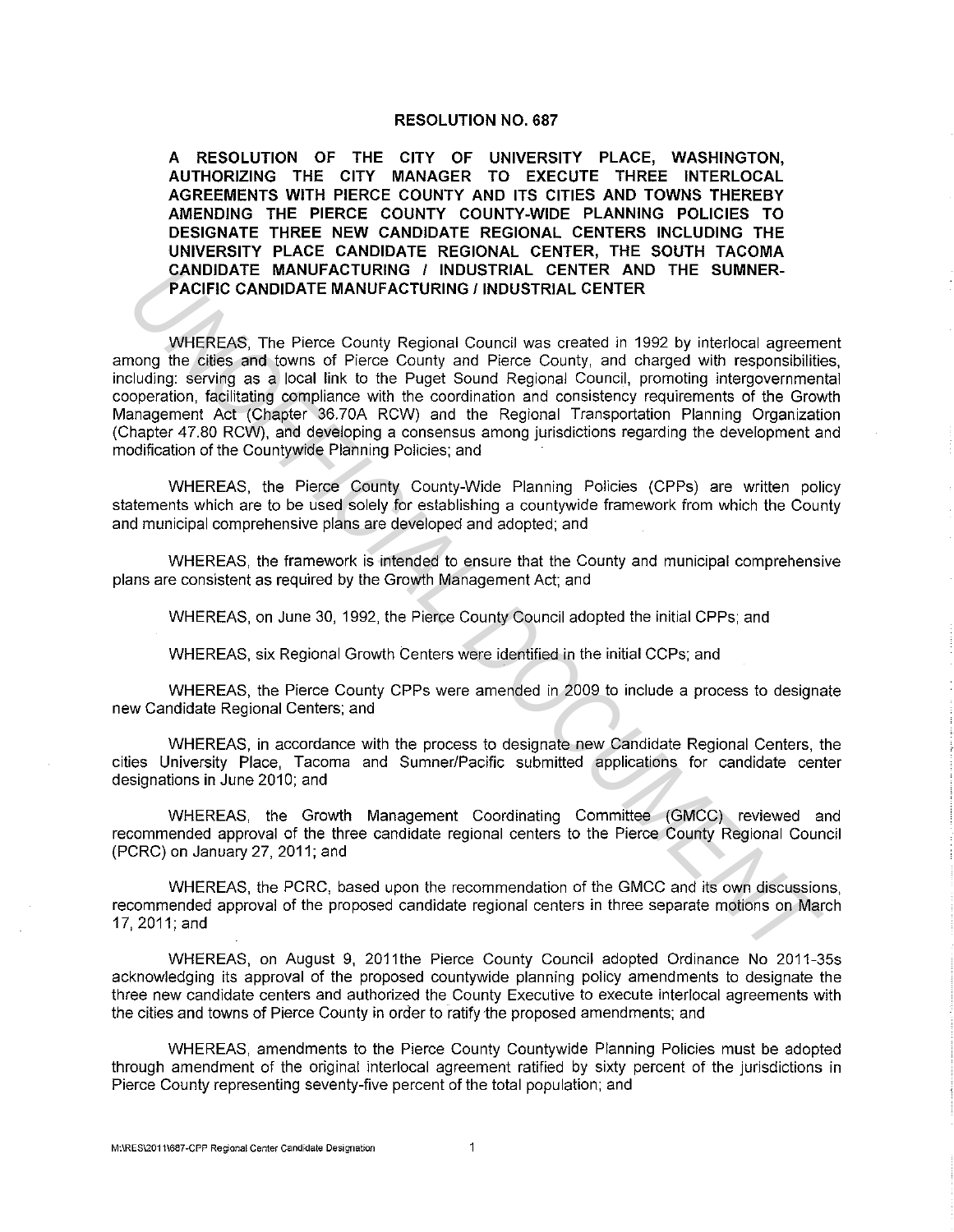WHEREAS, an lnterlocal Agreements entitled Amendments to the Pierce County Countywide Planning Policies, were developed for this purpose, and include the recommended amendments to the Pierce County Countywide Planning Policies as Exhibits A; and

WHEREAS, an environmental review of the proposed amendments to the CPPs was conducted pursuant to WAC 43.21 and a Determination of Nonsignificance was issued on June 21, 2011; and

WHEREAS, the City Council held a study session on November 14, 2011 during which presentations regarding the University Place, South Tacoma and Sumner-Pacific candidate centers were given; and

WHEREAS, the City Council finds that it is in the public interest to authorize the City Manager to execute the interlocal amendments with the County and its cities and towns thereby ratifying the proposed amendments to the Pierce County CPPs.

# **NOW, THEREFORE, BE IT RESOLVED BY THE CITY COUNCIL OF THE CITY OF UNIVERSITY PLACE, WASHINGTON, AS FOLLOWS:**

Section 1. Authorization: The City Manager is hereby authorized to execute the lnterlocal Agreement attached hereto as Exhibit B to Pierce County Ordinance No. 2011-35s and by this reference incorporated herein, thereby ratifying the attached amendments adding the Sumner-Pacific Candidate Manufacturing/Industrial Center to the Pierce County County-Wide Planning Policies as recommended by the Pierce County Regional Council.

Section 2. Authorization: The City Manager is hereby authorized to execute the lnterlocal Agreement attached hereto as Exhibit C to Pierce County Ordinance No. 2011-35s and by this reference incorporated herein, thereby ratifying the attached amendments adding the University Place Candidate Regional Growth Center to the Pierce County County-Wide Planning Policies as recommended by the Pierce County Regional Council. **Example the University Place.** South Tacoma and Sumner-Pacific canddate centers we<br>cent and<br>
WHEREAS, the City Council finds that it is in the public interest to authorize the City Manager<br>
UNEREAS, the City Council finds

Section 3. Authorization: The City Manager is hereby authorized to execute the lnterlocal Agreement attached hereto as Exhibit D to Pierce County Ordinance No. 2011-35s and by this reference incorporated herein, thereby ratifying the attached amendments adding the South Tacoma Candidate Manufacturing / Industrial Center to the Pierce County County-Wide Planning Policies as recommended by the Pierce County Regional Council.

Section 4. Effective Date. This resolution shall be effective immediately upon signing.

**ADOPTED BY THE CITY COUNCIL ON DECEMBER 5, 2011.** 

**ATTEST:**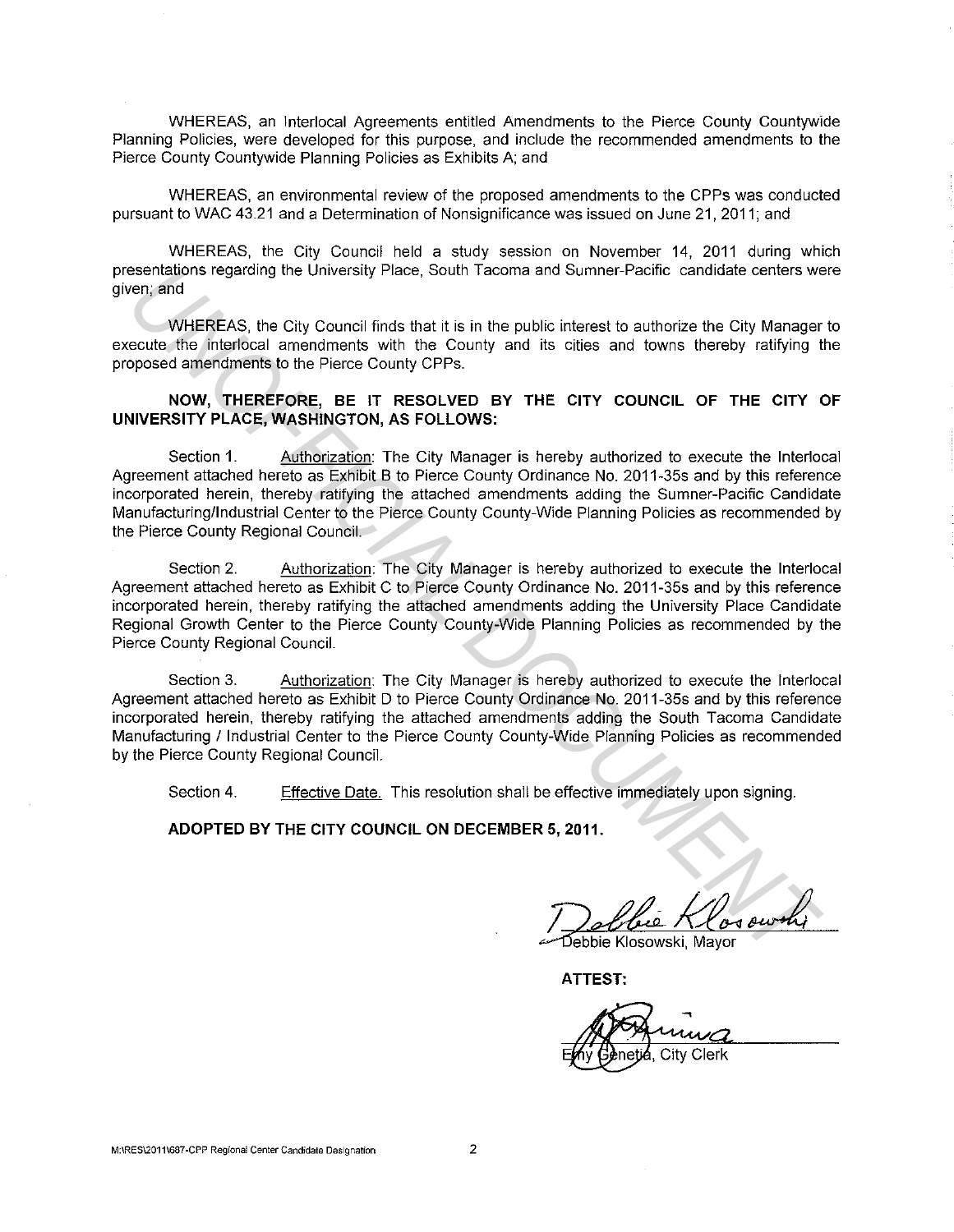

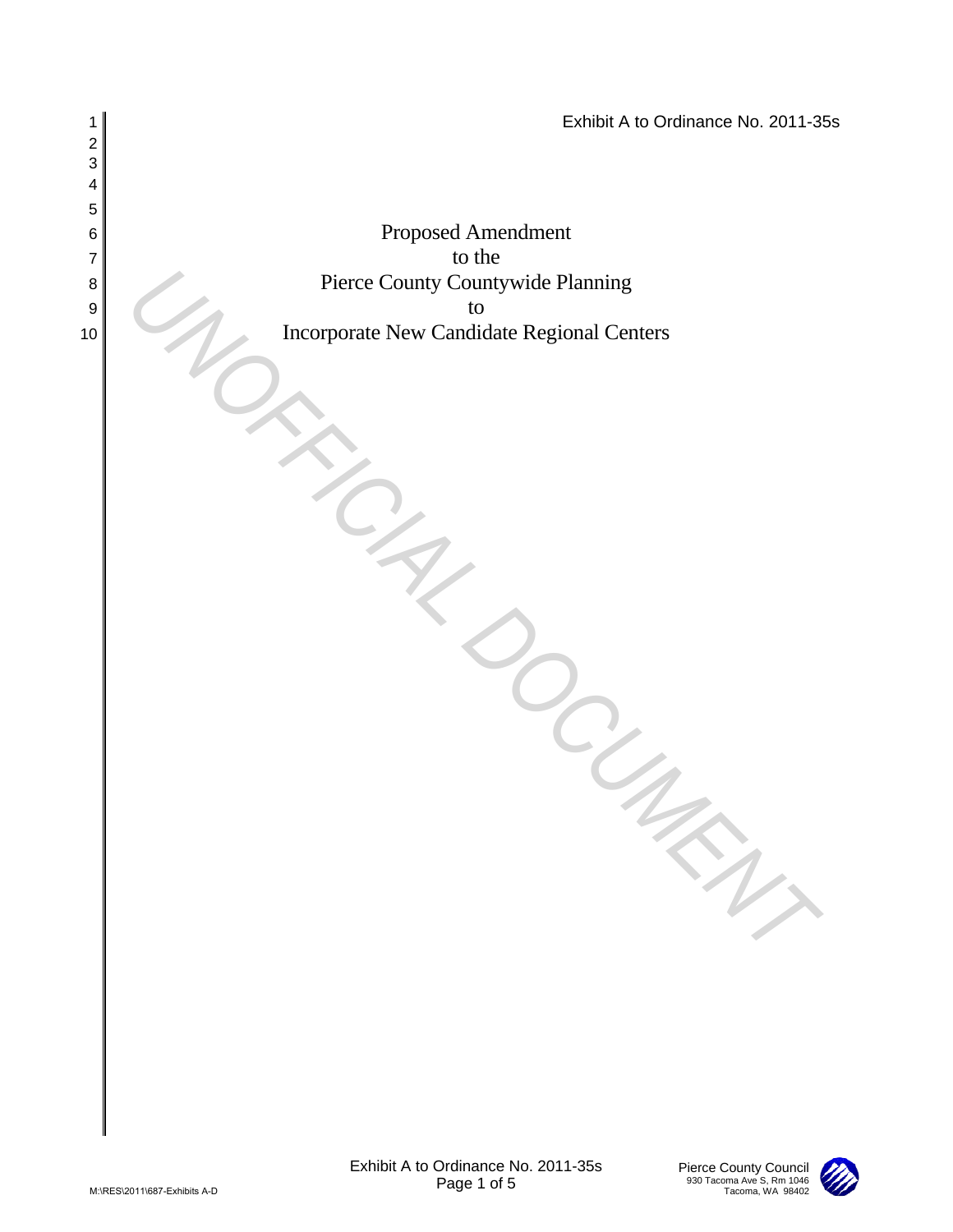1

## 2 **Centers** 3

4 Centers are to be areas of concentrated employment and/or housing within UGAs which serve as the 5 hubs of transit and transportation systems. Centers and connecting corridors are integral to creating 6 compact urban development that conserves resources and creates additional transportation, housing, 7 and shopping choices. Centers are an important part of the regional strategy (VISION 2040) for 8 urban growth and are required to be addressed in the Countywide Planning Policies. Centers will 9 become focal points for growth within the county's UGA and will be areas where public investment 10 is directed.

11

12 Centers are to: 13

- 14 be priority locations for accommodating growth;
- 15 strengthen existing development patterns;
- 16 promote housing opportunities close to employment;
- 17 support development of an extensive multimodal transportation system which reduces 18 dependency on automobiles;
- 19 reduce congestion and improve air quality; and
- 20 maximize the benefit of public investment in infrastructure and services.
- 21 22 VISION 2040, the adopted regional growth strategy, identifies several centers as an integral feature 23 for accommodating residential and employment growth. The strategy describes Regional Growth 24 Centers, and other centers that may be designated through countywide processes or locally. 25 Regional Growth Centers once regionally designated are located either in Metropolitan Cities, or in 26 Core Cities. VISION 2040 also identifies Manufacturing/Industrial Centers, which consist 27 primarily of manufacturing and industrial uses. Pierce County has five Regional Growth Centers 28 and two Manufacturing/Industrial Centers that have been adopted into the regional growth strategy. 29 Pierce County Regional Growth Centers are located in Tacoma, which is a Metropolitan City, and  $30$  in Lakewood and Puyallup, which are Core Cities. 31 R untern growth and are required to be addressed in the Comptysive Planning Policies. Centers with<br>
a) centers are too the comparison of the comparison of the comparison of the comparison of the diffused of a center state
- 32 Regional Growth Centers in the Metropolitan City 33 Tacoma Central Business District 34 Tacoma Mall 35
- 36 Regional Growth Centers in Core Cities
- 37 Lakewood

42

- 38 Puyallup Downtown
- 39 Puyallup South Hill 40
- 41 Currently there are no designated Countywide Centers.

43 Manufacturing/Industrial Centers are areas where employee- or land-intensive uses will be located. 44 These centers differ from Regional Growth Centers in that they consist of an extensive land base

45 and the exclusion of non-manufacturing or manufacturing-supportive uses is an essential feature of

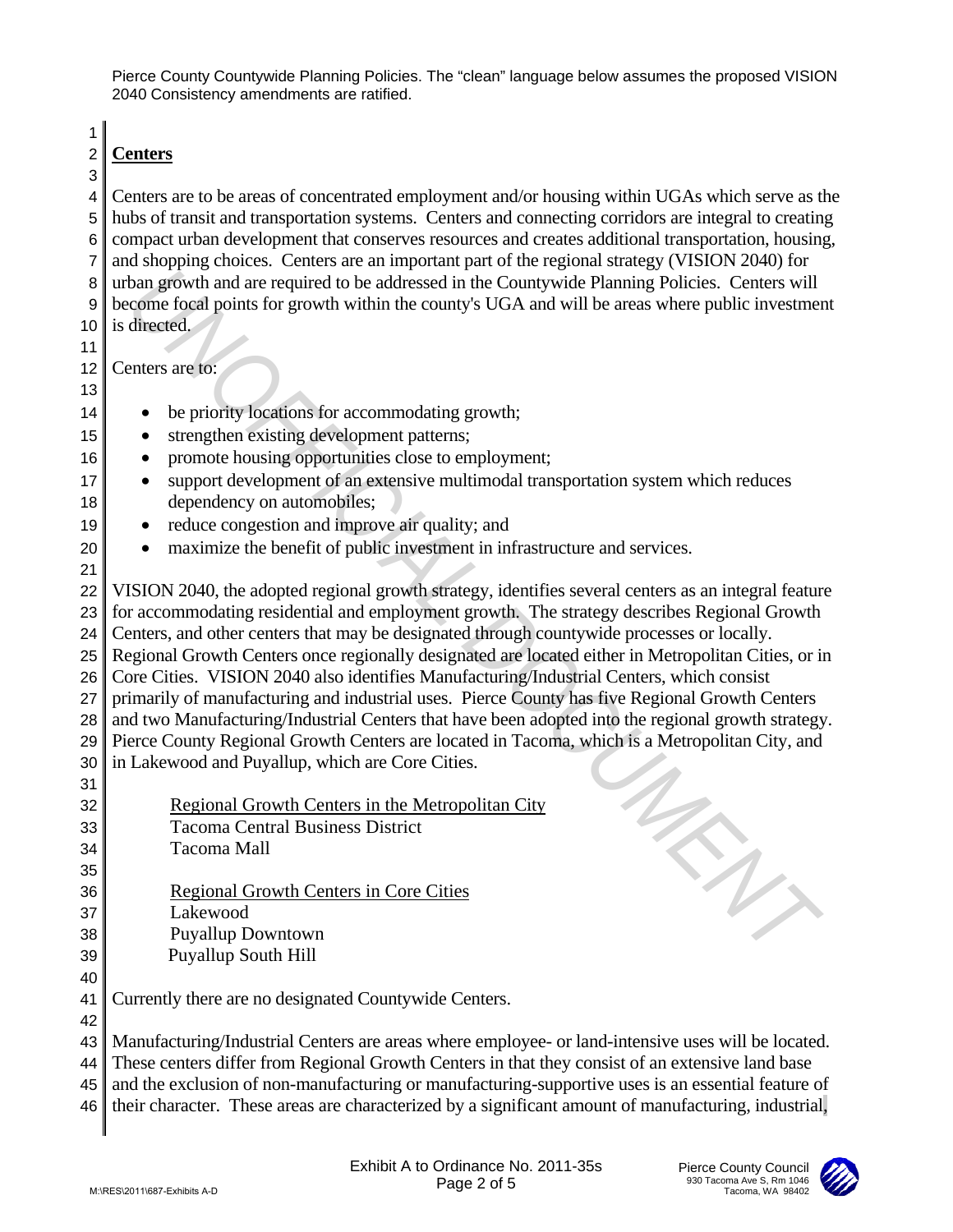and advanced technology employment uses. Large retail and non-related office uses are discouraged. Other than caretakers' residences, housing is prohibited within Manufacturing/Industrial Centers. However, these centers should be linked to high density housing areas by an efficient multimodal transportation system. The efficiency of rail and overland freight to markets is the critical element for manufacturers and industries located in these centers. The designated Manufacturing/Industrial Centers, within Pierce County are as follows: 9 Manufacturing/Industrial Centers Frederickson Port of Tacoma Within Pierce County, a limited number of additional centers may be designated through 14 amendment of the Countywide Planning Policies consistent with the process below. Designated centers may vary substantially in the number of households and jobs they contain today. The intent of the Countywide Planning Policies is that Regional Growth Centers become attractive places to live and work, while supporting efficient public services such as transit and being responsive to the local market for jobs and housing. The Countywide Planning Policies establish target levels for housing and employment needed to 22 achieve the benefit of a center. Some centers will reach these levels over the next twenty years, while for others the criteria set a path for growth over a longer term, providing capacity to accommodate growth beyond the twenty year horizon. **County-Level Centers Designation Process** The County and any municipality in the County that is planning to include a Metropolitan City 28 Center, Regional Growth Center, Countywide Center or Manufacturing / Industrial Center within its boundaries shall specifically define the area of such center within its comprehensive plan. The comprehensive plan shall include policies aimed at focusing growth within the center and along 31 corridors consistent with the applicable criteria contained within the Countywide Planning Policies. 32 The County or municipality shall adopt regulations that reinforce the center's designation. No more often than once every two years, the Pierce County Regional Council (PCRC) shall invite 35 jurisdictions with centers already adopted in their comprehensive plan that seek to be designated as 36 centers in the Countywide Planning Policies to submit a request for such designation. Said request 37 shall be processed in accordance with established procedures for amending the Countywide Planning Policies. Each jurisdiction seeking to have a center designated in the Countywide Planning Policies shall provide the PCRC with a report demonstrating that the proposed center meets the minimum criteria for designation together with a statement and map describing the center, its consistency with the applicable Countywide Planning Policies, and how adopted regulations will serve the center. Transit services shall be defined in the broadest sense and shall include local and regional bus 46 service, rail where appropriate, vanpool, carpool, and other transportation demand measures 47 designed to reduce vehicle trips. B<br>
Anathfacturine Industrial Centers<br>
Trusteric-Lyman Book and Similar and Similar and Similar and Similar and Similar and Similar and Similar Book and Similar and Similar Book and Similar and Similar and Similar and Simi

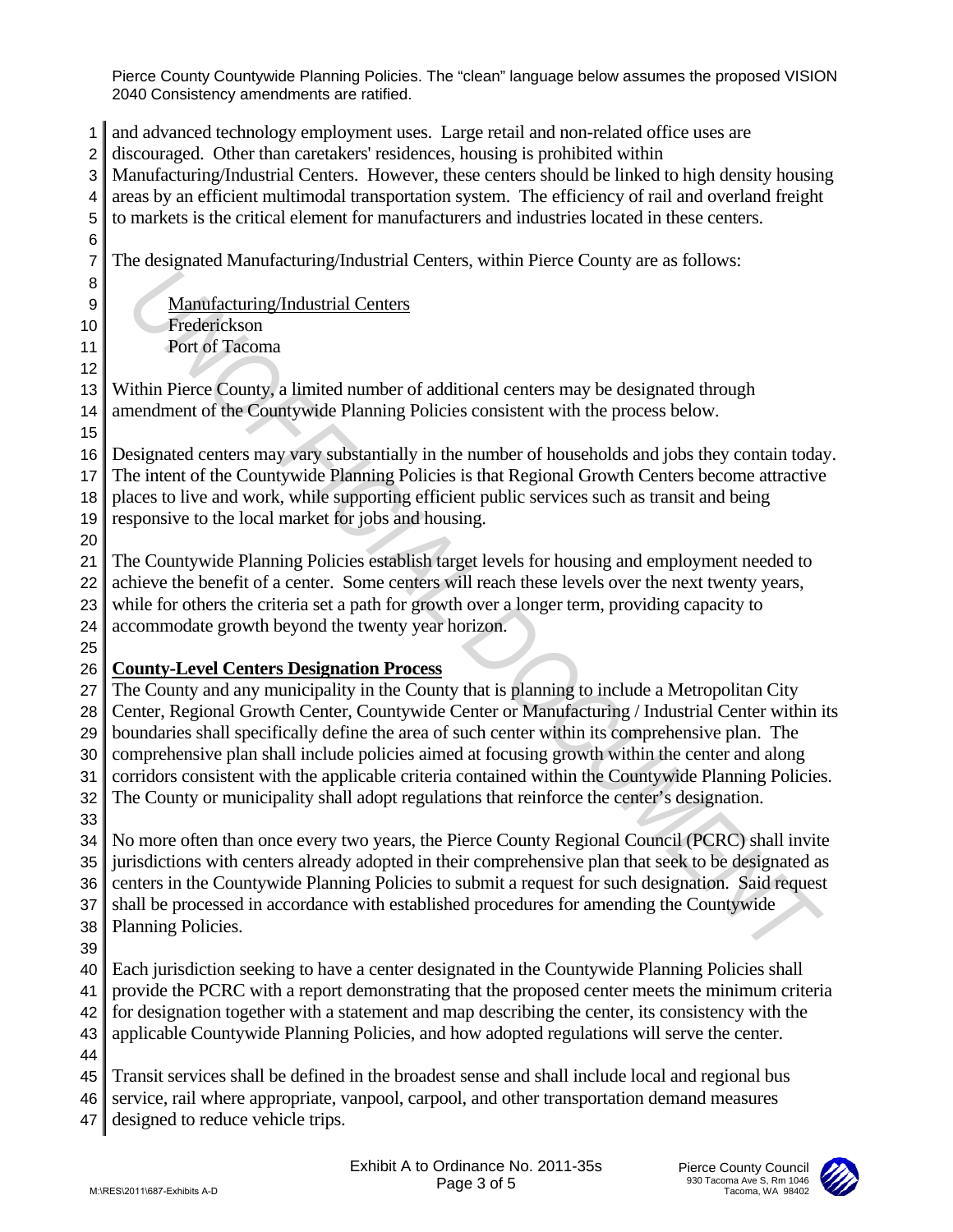| 1<br>2          | The minimum designation criteria to establish a candidate center by type are as follows:            |
|-----------------|-----------------------------------------------------------------------------------------------------|
| 3               |                                                                                                     |
| 4               | <b>Metropolitan City Center</b>                                                                     |
| 5               | Area: up to $1-1/2$ square miles in size;<br>Capital Facilities: served by sanitary sewers;         |
| 6<br>7          | Employment: a minimum of 25 employees per gross acre of non-residential lands with a                |
| 8               | minimum of 15,000 employees;                                                                        |
| 9               | Population: a minimum of ten households per gross acre; and                                         |
| 10              | Transit: serve as a focal point for regional and local transit services.                            |
| 11              |                                                                                                     |
| 12              | <b>Regional Growth Center</b>                                                                       |
| 13              | Area: up to $1-1/2$ square miles in size;                                                           |
| 14              | Capital Facilities: served by sanitary sewers;                                                      |
| 15              | Employment: a minimum of 2,000 employees;                                                           |
| 16              | Population: a minimum of seven households per gross acre; and                                       |
| 17              | Transit: serve as a focal point for regional and local transit services.                            |
| 18              |                                                                                                     |
| 19              | Countywide Center                                                                                   |
| 20              | Area: up to one square mile in size;                                                                |
| 21              | Capital Facilities: served by sanitary sewers;                                                      |
| 22              | Employment: a minimum of 1,000 employees;                                                           |
| 23              | Population: a minimum of 6 households per gross acre; and                                           |
| 24              | Transit: serve as a focal point for local transit services.                                         |
| 25              |                                                                                                     |
| 26              | Manufacturing / Industrial Center                                                                   |
| 27              | Capital Facilities: served by sanitary sewers;                                                      |
| 28              | Employment: a minimum of 7,500 jobs and/or 2,000 truck trips per day; and                           |
| 29              | Transportation: within one mile of a state or federal highway or national rail line.                |
| 30              |                                                                                                     |
| 31              | The minimum criteria report and statement shall be reviewed by the Growth Management                |
| 32 <sub>1</sub> | Coordinating Committee (GMCC) for consistency with Countywide Planning Policies, the                |
|                 | 33 Transportation Coordination Committee for consistency with transportation improvements plans of  |
| 34              | WSDOT, and with Pierce Transit's comprehensive plan. The coordinating committees shall              |
| 35              | provide joint recommendation to the PCRC.                                                           |
| 36<br>37        | Once included in the Countywide Planning Policies, the jurisdiction where a center is located may   |
| 38              | go on to seek regional designation of the center from the Puget Sound Regional Council (PSRC) in    |
| 39              | accordance with its established criteria and process.                                               |
| 40              |                                                                                                     |
| 41              | In order to be designated a Regional Growth Center the center should meet the regional criteria and |
| 42              | requirements including those in VISION 2040, the regional growth, economic and transportation       |
| 43              | strategy as may be amended and designated by the Puget Sound Regional Council.                      |
| 44              |                                                                                                     |
| 45              | After county-level designation occurs within the Countywide Planning Policies and until regional-   |
| 46              | level designation by the PSRC occurs the center shall be considered a "candidate" Regional Growth   |
| 47              | Center.                                                                                             |
|                 |                                                                                                     |
|                 | Exhibit A to Ordinance No. 2011-35s<br>Pierce County Council                                        |
|                 | 930 Tacoma Ave S, Rm 1046<br>Page 4 of 5<br>M:\RES\2011\687-Exhibits A-D<br>Tacoma, WA 98402        |

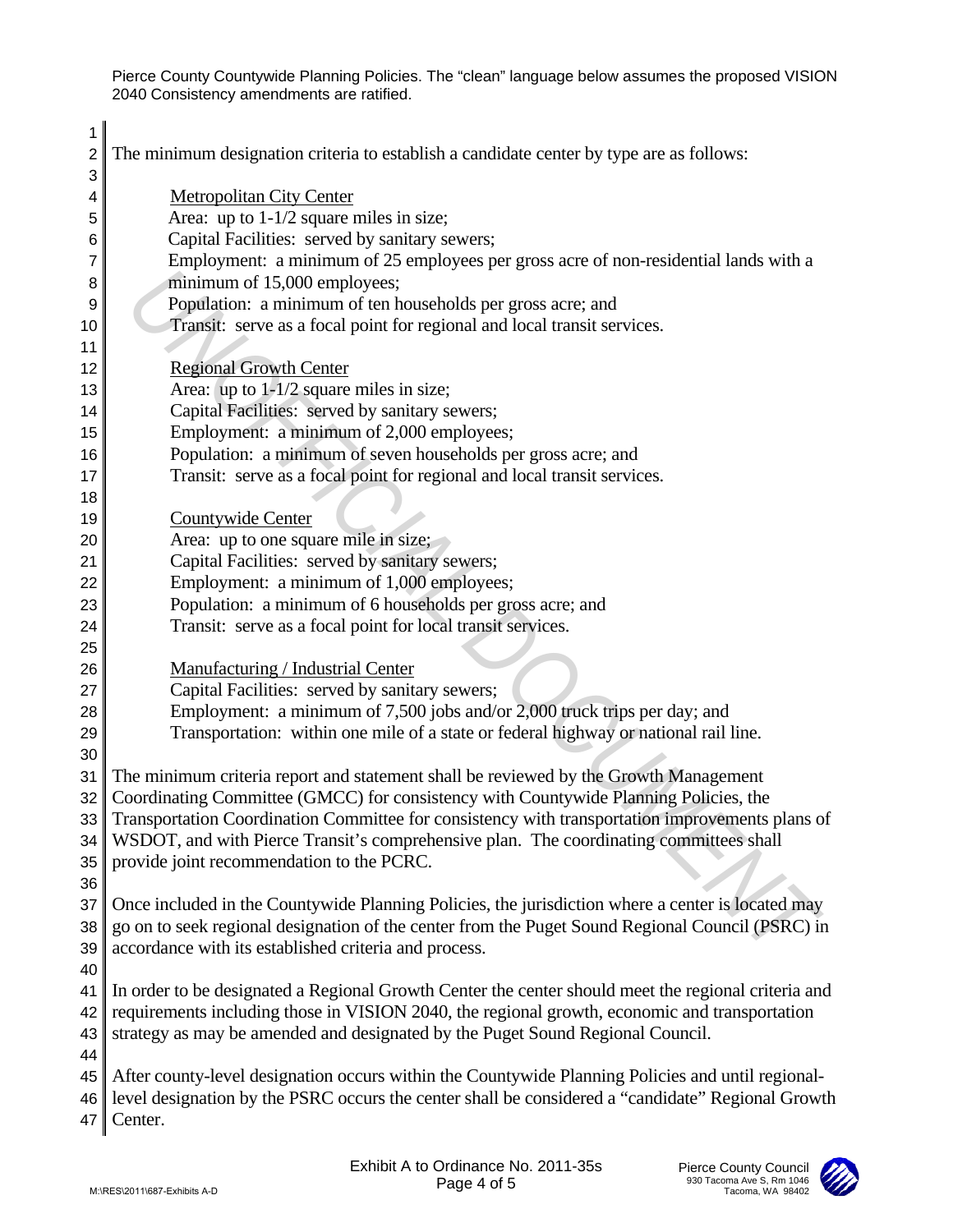2 Each jurisdiction which designates a Regional Growth Center shall establish 20-year household and 3 employment growth targets for that Center. The expected range of targets will reflect the diversity

1

 $4 \parallel$  of the various centers and allow communities to effectively plan for needed services. The target 5 ranges not only set a policy for the level of growth envisioned for each center, but also for the  $6$  timing and funding of infrastructure improvements. Reaching the target ranges will require careful 7 planning of public investment and providing incentives for private investments. 8 9 Three candidate regional centers have been included into the Countywide Planning Policies. One of 10 the candidate centers is a Regional Growth Center and two candidate centers are 11 | Manufacturing/Industrial Centers. 12 13 Candidate Regional Centers 14 University Place – Candidate Regional Growth Center 15 Sumner-Pacific – Candidate Industrial/Manufacturing Center 16 South Tacoma – Candidate Industrial/Manufacturing Center 17 18 5<br>
Max Para<br>
Microsoft Schultz A-Lo Ordinance No. 2011-356<br>
Microsoft Schultz<br>
Microsoft Schultz<br>
Microsoft Schultz<br>
Page 5 of 5

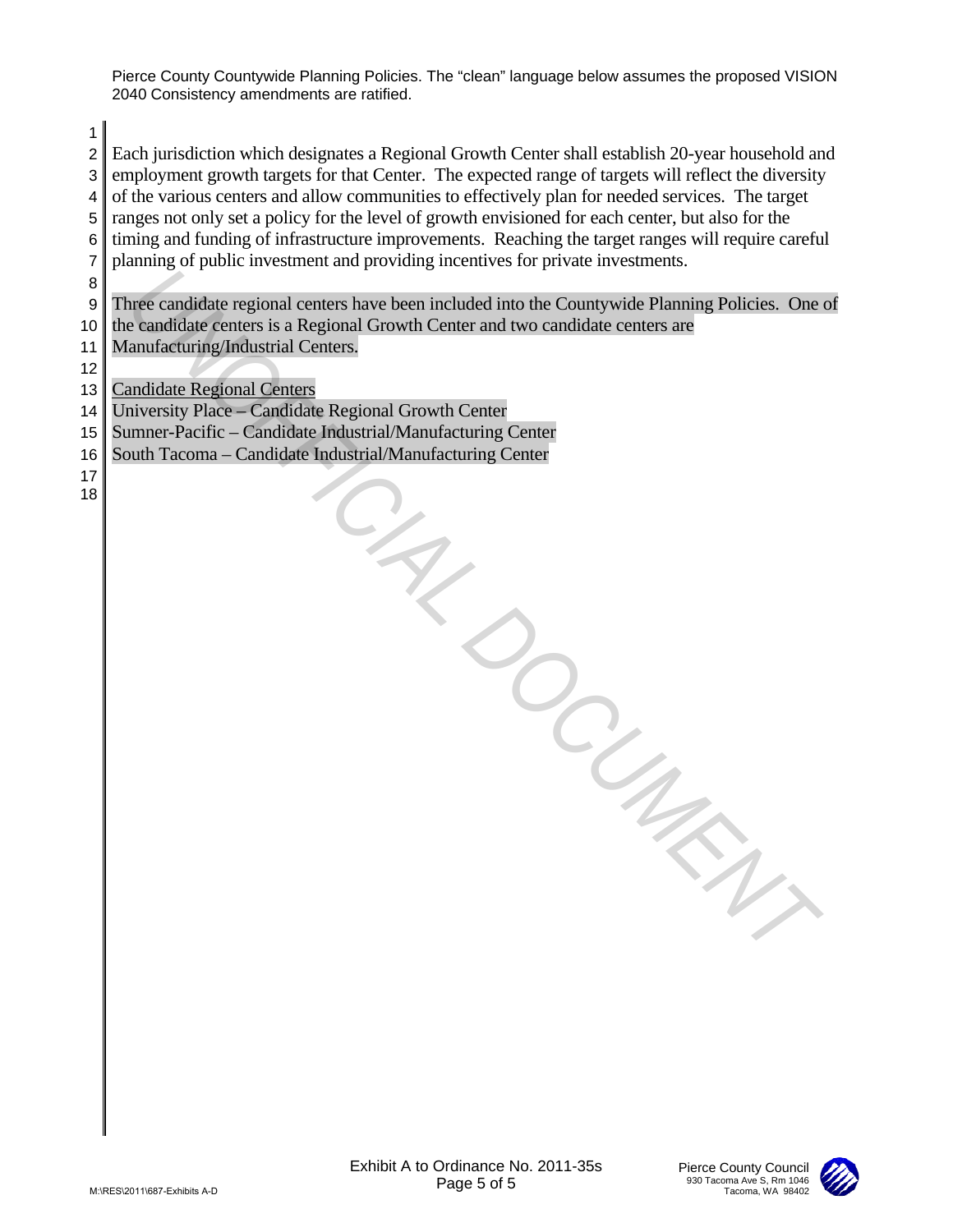| 1                                                              |    |                                                    |                                                                                                                                                                                                                                                                                                                                                                                                                                                                                                                                                                                                                                                    | Exhibit B to Ordinance No. 2011-35s                                    |
|----------------------------------------------------------------|----|----------------------------------------------------|----------------------------------------------------------------------------------------------------------------------------------------------------------------------------------------------------------------------------------------------------------------------------------------------------------------------------------------------------------------------------------------------------------------------------------------------------------------------------------------------------------------------------------------------------------------------------------------------------------------------------------------------------|------------------------------------------------------------------------|
| 2                                                              |    |                                                    |                                                                                                                                                                                                                                                                                                                                                                                                                                                                                                                                                                                                                                                    |                                                                        |
| 3<br>4                                                         |    |                                                    | <b>INTERLOCAL AGREEMENT</b>                                                                                                                                                                                                                                                                                                                                                                                                                                                                                                                                                                                                                        |                                                                        |
| 5                                                              |    |                                                    |                                                                                                                                                                                                                                                                                                                                                                                                                                                                                                                                                                                                                                                    |                                                                        |
| 6<br>7                                                         |    |                                                    | <b>AMENDMENTS TO THE PIERCE COUNTY</b><br><b>COUNTYWIDE PLANNING POLICIES</b>                                                                                                                                                                                                                                                                                                                                                                                                                                                                                                                                                                      |                                                                        |
| 8                                                              |    |                                                    |                                                                                                                                                                                                                                                                                                                                                                                                                                                                                                                                                                                                                                                    |                                                                        |
| 9<br>10<br>11<br>12<br>13                                      |    | execution of the signature page of this agreement. | This agreement is entered into by and among the cities and towns of Pierce County and<br>Pierce County. This agreement is made pursuant to the provisions of the Interlocal<br>Cooperation Act of 1967, Chapter 39.34 RCW. This agreement has been authorized by<br>the legislative body of each jurisdiction pursuant to formal action and evidenced by                                                                                                                                                                                                                                                                                           |                                                                        |
| 14<br>15                                                       |    | <b>BACKGROUND:</b>                                 |                                                                                                                                                                                                                                                                                                                                                                                                                                                                                                                                                                                                                                                    |                                                                        |
| 16<br>17<br>18<br>19<br>20<br>21<br>22<br>23<br>24<br>25<br>26 | Α. | the Countywide Planning Policies.                  | The Pierce County Regional Council (PCRC) was created in 1992 by interlocal<br>agreement among the cities and towns of Pierce County and Pierce County. The<br>organization is charged with responsibilities, including: serving as a local link to<br>the Puget Sound Regional Council, promoting intergovernmental cooperation,<br>facilitating compliance with the coordination and consistency requirements of the<br>Growth Management Act (Chapter 36.70A RCW) and the Regional<br>Transportation Planning Organization (Chapter 47.80 RCW), and developing a<br>consensus among jurisdictions regarding the development and modification of |                                                                        |
| 27<br>28<br>29<br>30<br>31<br>32<br>33<br>34                   | В. |                                                    | The Pierce County Countywide Planning Policies provide for amendments to be<br>adopted through amendment of the original interlocal agreement or by a new<br>interlocal agreement. The Pierce County Countywide Planning Policies may be<br>amended upon the adoption of amendments by the Pierce County Council and<br>ratification by 60 percent of the jurisdictions in Pierce County representing 75<br>percent of the total Pierce County population as designated by the State Office of<br>Financial Management at the time of the proposed ratification.                                                                                   |                                                                        |
| 35<br>36<br>37<br>38<br>39                                     | C. | Policies.                                          | The amendment is based on an application from the Cities of Sumner and Pacific<br>to the Pierce County Regional Council for designation of a Candidate Regional<br>Industrial/Manufacturing Center in the Pierce County Countywide Planning                                                                                                                                                                                                                                                                                                                                                                                                        |                                                                        |
| 40<br>41                                                       | D. | amendment on March 17, 2011.                       | The Pierce County Regional Council recommended adoption of the proposed                                                                                                                                                                                                                                                                                                                                                                                                                                                                                                                                                                            |                                                                        |
| 42<br>43<br>44                                                 |    | <b>PURPOSE:</b>                                    |                                                                                                                                                                                                                                                                                                                                                                                                                                                                                                                                                                                                                                                    |                                                                        |
| 45<br>46<br>47                                                 |    |                                                    | This agreement is entered into by the cities and towns of Pierce County and Pierce<br>County for the purpose of ratifying and approving the attached amendment to the Pierce<br>County Countywide Planning Policies (Attachment).                                                                                                                                                                                                                                                                                                                                                                                                                  |                                                                        |
|                                                                |    | M:\RES\2011\687-Exhibits A-D                       | Exhibit B to Ordinance No. 2011-35s<br>Page 1 of 8                                                                                                                                                                                                                                                                                                                                                                                                                                                                                                                                                                                                 | Pierce County Council<br>930 Tacoma Ave S, Rm 1046<br>Tacoma, WA 98402 |

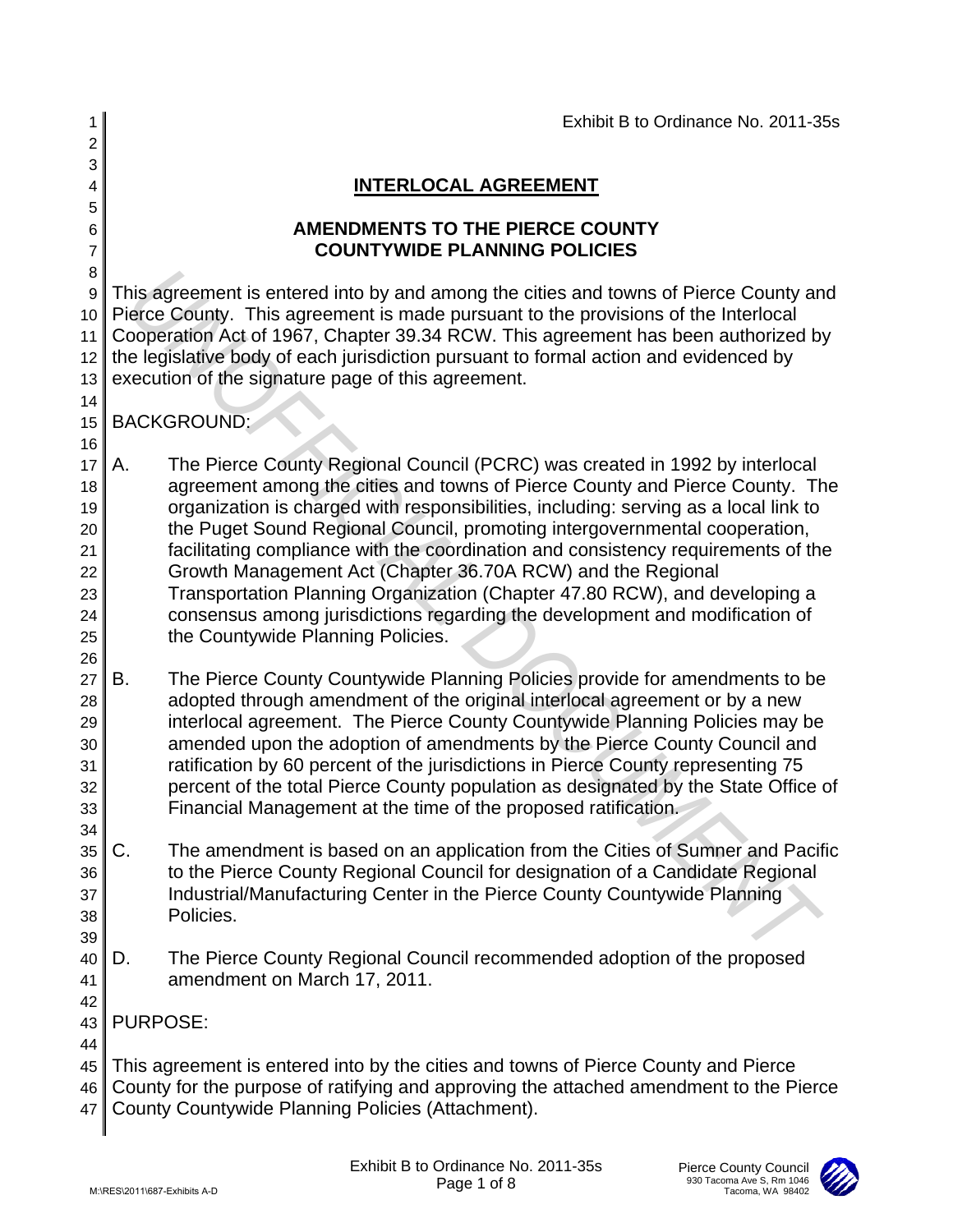| 1 <sup>1</sup><br>$\overline{c}$ | <b>DURATION:</b>                                                                                                                                                                                                                                                                                                                                                                                                                   |
|----------------------------------|------------------------------------------------------------------------------------------------------------------------------------------------------------------------------------------------------------------------------------------------------------------------------------------------------------------------------------------------------------------------------------------------------------------------------------|
| 3<br>4<br>5<br>6<br>7            | This agreement shall become effective upon execution by 60 percent of the jurisdictions<br>in Pierce County, representing 75 percent of the total Pierce County population as<br>designated by the State Office of Financial Management at the time of the proposed<br>ratification. This agreement will remain in effect until subsequently amended or<br>repealed as provided by the Pierce County Countywide Planning Policies. |
| 8<br>9                           | <b>SEVERABILITY:</b>                                                                                                                                                                                                                                                                                                                                                                                                               |
| 10<br>11<br>12                   | If any of the provisions of this agreement are held illegal, invalid or unenforceable, the<br>remaining provisions shall remain in full force and effect.                                                                                                                                                                                                                                                                          |
| 13<br>14                         | <b>FILING:</b>                                                                                                                                                                                                                                                                                                                                                                                                                     |
| 15<br>16<br>17                   | A copy of this agreement shall be filed with the Secretary of State, Washington<br>Department of Commerce, the Pierce County Auditor and each city and town clerk.                                                                                                                                                                                                                                                                 |
| 18<br>19<br>20<br>21             | IN WITNESS WHEREOF, this agreement has been executed by each member<br>jurisdiction as evidenced by the signature page affixed to this agreement.                                                                                                                                                                                                                                                                                  |
|                                  |                                                                                                                                                                                                                                                                                                                                                                                                                                    |
|                                  | Exhibit B to Ordinance No. 2011-35s<br><b>Pierce County Council</b><br>930 Tacoma Ave S, Rm 1046<br>Page 2 of 8<br>Tacoma, WA 98402<br>M:\RES\2011\687-Exhibits A-D                                                                                                                                                                                                                                                                |

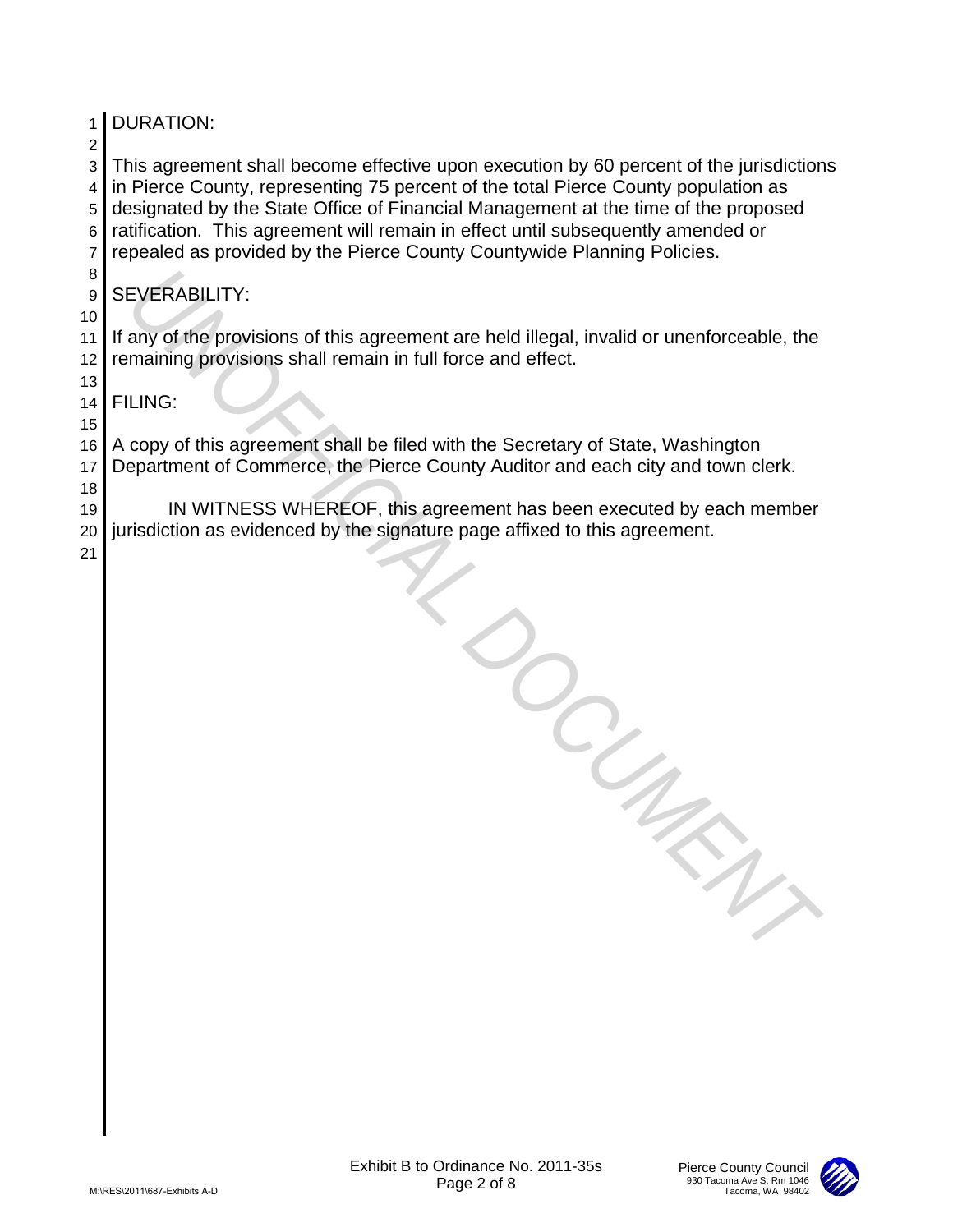| 1        |                                                                                           |
|----------|-------------------------------------------------------------------------------------------|
| 2        |                                                                                           |
| 3        |                                                                                           |
| 4        | <b>INTERLOCAL AGREEMENT</b>                                                               |
| 5<br>6   | <b>AMENDMENTS TO THE PIERCE COUNTY</b>                                                    |
| 7        | <b>COUNTYWIDE PLANNING POLICIES</b>                                                       |
| 8        |                                                                                           |
| 9        |                                                                                           |
| 10       | <b>Signature Page</b>                                                                     |
| 11       |                                                                                           |
| 12       |                                                                                           |
| 13       | The legislative body of the undersigned jurisdiction has authorized execution of          |
| 14       | the Interlocal Agreement, Amendments to the Pierce County Countywide Planning             |
| 15       | Policies.                                                                                 |
| 16       |                                                                                           |
| 17       | IN WITNESS WHEREOF                                                                        |
| 18       | This agreement has been executed                                                          |
| 19<br>20 |                                                                                           |
| 21       |                                                                                           |
| 22       |                                                                                           |
| 23       | (Name of City/Town/County                                                                 |
| 24       |                                                                                           |
| 25       | BY:                                                                                       |
| 26       | (Mayor/Executive)                                                                         |
| 27       |                                                                                           |
| 28       | DATE:                                                                                     |
| 29       |                                                                                           |
| 30       | Approved:                                                                                 |
| 31<br>32 | BY:                                                                                       |
| 33       | (Director/Manager/Chair of the Council)                                                   |
| 34       |                                                                                           |
| 35       | Approved as to Form:                                                                      |
| 36       |                                                                                           |
| 37       | in<br>BY:                                                                                 |
| 38       | (City Attorney/Prosecutor)                                                                |
| 39       |                                                                                           |
| 40       | Approved:                                                                                 |
| 41       |                                                                                           |
| 42       | By:                                                                                       |
| 43       | (Pierce County Executive)                                                                 |
| 44<br>45 |                                                                                           |
| 46       |                                                                                           |
| 47       |                                                                                           |
|          |                                                                                           |
|          |                                                                                           |
|          | Exhibit B to Ordinance No. 2011-35s<br>Pierce County Council<br>930 Tacoma Ave S, Rm 1046 |
|          | Page 3 of 8<br>M:\RES\2011\687-Exhibits A-D<br>Tacoma, WA 98402                           |

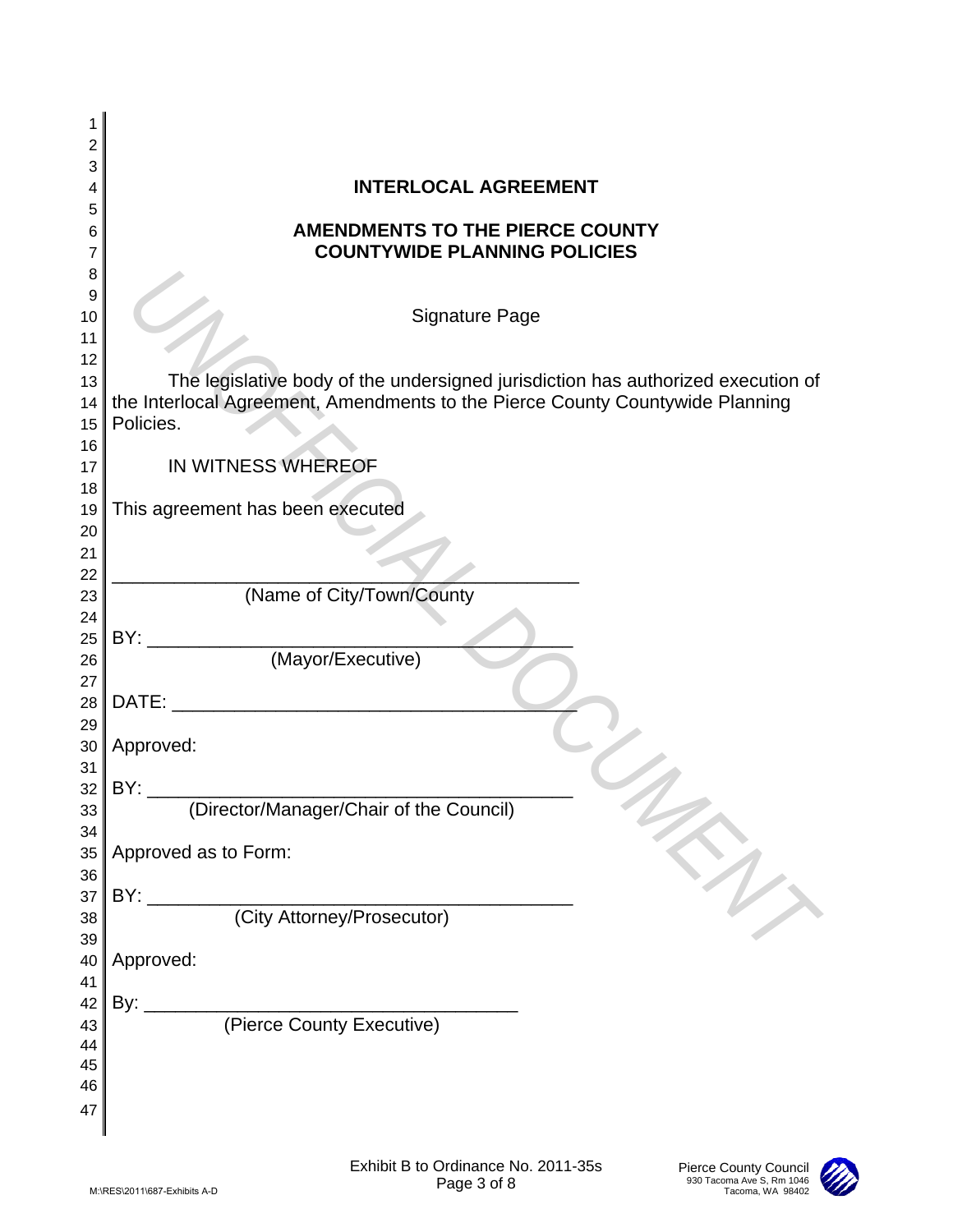

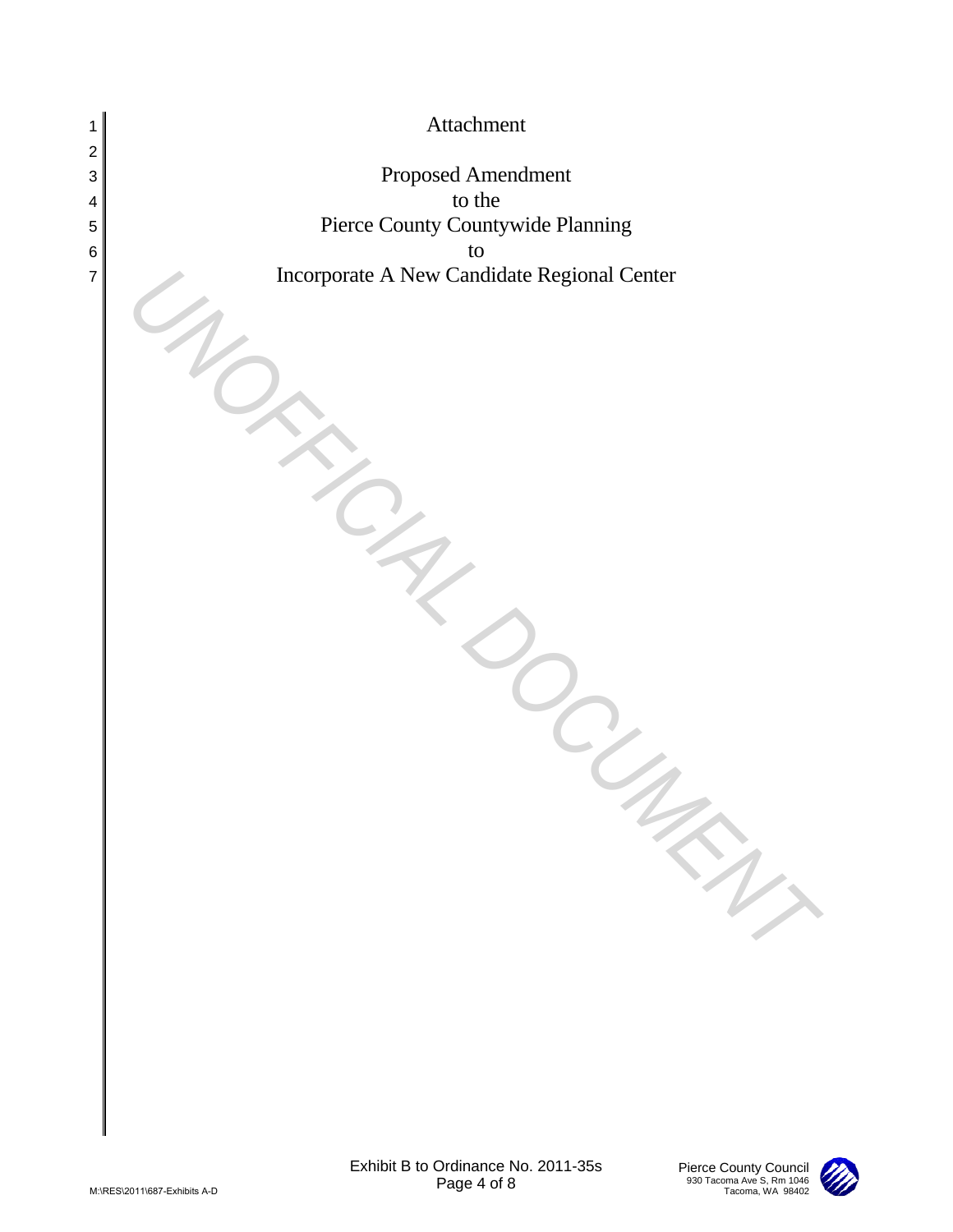1

## 2 **Centers** 3

4 Centers are to be areas of concentrated employment and/or housing within UGAs which serve as the 5 hubs of transit and transportation systems. Centers and connecting corridors are integral to creating 6 compact urban development that conserves resources and creates additional transportation, housing, 7 and shopping choices. Centers are an important part of the regional strategy (VISION 2040) for 8 urban growth and are required to be addressed in the Countywide Planning Policies. Centers will 9 become focal points for growth within the county's UGA and will be areas where public investment 10 is directed.

11

12 Centers are to: 13

- 14 be priority locations for accommodating growth;
- 15 strengthen existing development patterns;
- 16 promote housing opportunities close to employment;
- 17 support development of an extensive multimodal transportation system which reduces 18 dependency on automobiles;
- 19 reduce congestion and improve air quality; and
- 20 maximize the benefit of public investment in infrastructure and services.
- 21 22 VISION 2040, the adopted regional growth strategy, identifies several centers as an integral feature 23 for accommodating residential and employment growth. The strategy describes Regional Growth 24 Centers, and other centers that may be designated through countywide processes or locally. 25 Regional Growth Centers once regionally designated are located either in Metropolitan Cities, or in 26 Core Cities. VISION 2040 also identifies Manufacturing/Industrial Centers, which consist 27 primarily of manufacturing and industrial uses. Pierce County has five Regional Growth Centers 28 and two Manufacturing/Industrial Centers that have been adopted into the regional growth strategy. 29 Pierce County Regional Growth Centers are located in Tacoma, which is a Metropolitan City, and  $30$  in Lakewood and Puyallup, which are Core Cities. 31 R untern growth and recognized to be addressed in the Comptywide Planning Policies. Centers with<br>
a) become focal points for growth within the coamty's UGA and will be areas where public investment<br>
1) is dimensional point
- 32 Regional Growth Centers in the Metropolitan City 33 Tacoma Central Business District 34 Tacoma Mall
- 36 Regional Growth Centers in Core Cities
- 37 Lakewood

35

42

- 38 Puyallup Downtown
- 39 Puyallup South Hill 40
- 41 Currently there are no designated Countywide Centers.

43 Manufacturing/Industrial Centers are areas where employee- or land-intensive uses will be located. 44 These centers differ from Regional Growth Centers in that they consist of an extensive land base

45 and the exclusion of non-manufacturing or manufacturing-supportive uses is an essential feature of

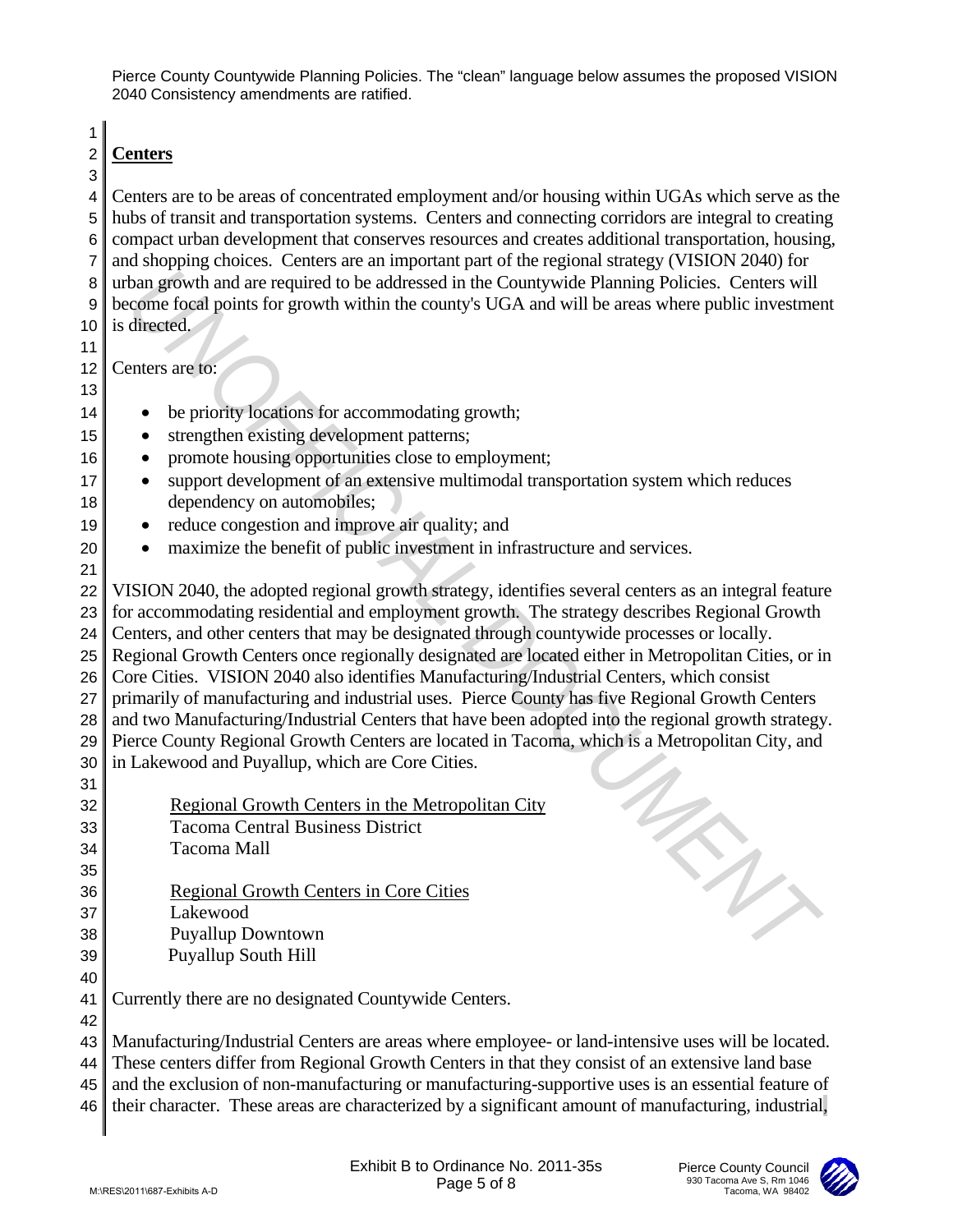and advanced technology employment uses. Large retail and non-related office uses are discouraged. Other than caretakers' residences, housing is prohibited within Manufacturing/Industrial Centers. However, these centers should be linked to high density housing areas by an efficient multimodal transportation system. The efficiency of rail and overland freight to markets is the critical element for manufacturers and industries located in these centers. The designated Manufacturing/Industrial Centers, within Pierce County are as follows: 9 Manufacturing/Industrial Centers Frederickson Port of Tacoma Within Pierce County, a limited number of additional centers may be designated through 14 amendment of the Countywide Planning Policies consistent with the process below. Designated centers may vary substantially in the number of households and jobs they contain today. The intent of the Countywide Planning Policies is that Regional Growth Centers become attractive places to live and work, while supporting efficient public services such as transit and being responsive to the local market for jobs and housing. The Countywide Planning Policies establish target levels for housing and employment needed to 22 achieve the benefit of a center. Some centers will reach these levels over the next twenty years, while for others the criteria set a path for growth over a longer term, providing capacity to accommodate growth beyond the twenty year horizon. **County-Level Centers Designation Process** The County and any municipality in the County that is planning to include a Metropolitan City 28 Center, Regional Growth Center, Countywide Center or Manufacturing / Industrial Center within its boundaries shall specifically define the area of such center within its comprehensive plan. The comprehensive plan shall include policies aimed at focusing growth within the center and along 31 corridors consistent with the applicable criteria contained within the Countywide Planning Policies. 32 The County or municipality shall adopt regulations that reinforce the center's designation. No more often than once every two years, the Pierce County Regional Council (PCRC) shall invite 35 jurisdictions with centers already adopted in their comprehensive plan that seek to be designated as 36 centers in the Countywide Planning Policies to submit a request for such designation. Said request 37 shall be processed in accordance with established procedures for amending the Countywide Planning Policies. Each jurisdiction seeking to have a center designated in the Countywide Planning Policies shall provide the PCRC with a report demonstrating that the proposed center meets the minimum criteria for designation together with a statement and map describing the center, its consistency with the applicable Countywide Planning Policies, and how adopted regulations will serve the center. Transit services shall be defined in the broadest sense and shall include local and regional bus 46 service, rail where appropriate, vanpool, carpool, and other transportation demand measures 47 designed to reduce vehicle trips. B<br>
Anathfacturine Industrial Centers<br>
Trusteric-Lyman Book and Similar and Similar and Similar and Similar and Similar and Similar and Similar and Similar and Similar and Similar and Similar and Similar and Similar and Si

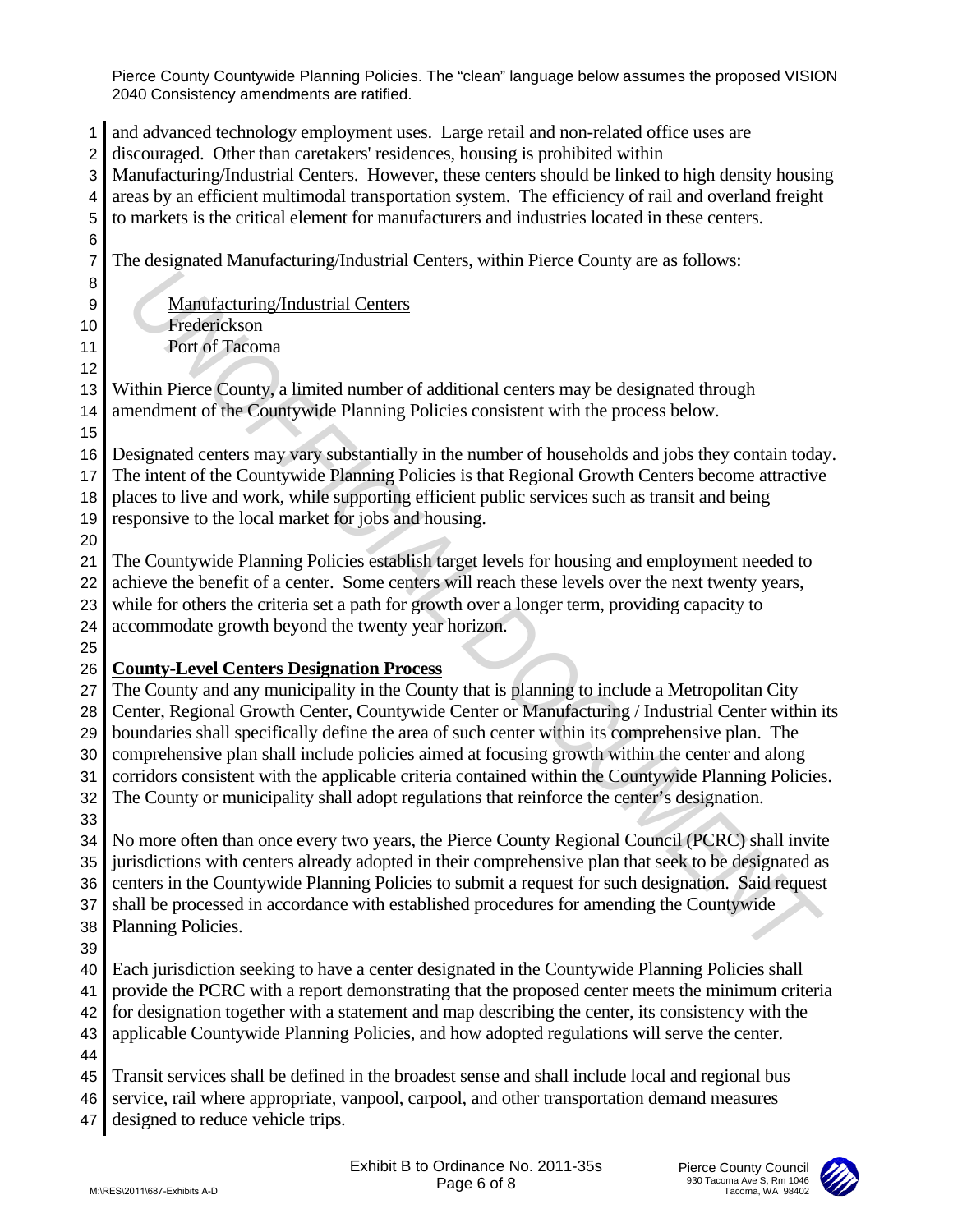| 1<br>2                | The minimum designation criteria to establish a candidate center by type are as follows:                                                                                     |
|-----------------------|------------------------------------------------------------------------------------------------------------------------------------------------------------------------------|
| 3                     |                                                                                                                                                                              |
| 4                     | <b>Metropolitan City Center</b>                                                                                                                                              |
| 5                     | Area: up to $1-1/2$ square miles in size;                                                                                                                                    |
| 6                     | Capital Facilities: served by sanitary sewers;                                                                                                                               |
| 7                     | Employment: a minimum of 25 employees per gross acre of non-residential lands with a<br>minimum of 15,000 employees;                                                         |
| 8<br>9                | Population: a minimum of ten households per gross acre; and                                                                                                                  |
| 10                    | Transit: serve as a focal point for regional and local transit services.                                                                                                     |
| 11                    |                                                                                                                                                                              |
| 12                    | <b>Regional Growth Center</b>                                                                                                                                                |
| 13                    | Area: up to $1-1/2$ square miles in size;                                                                                                                                    |
| 14                    | Capital Facilities: served by sanitary sewers;                                                                                                                               |
| 15                    | Employment: a minimum of 2,000 employees;                                                                                                                                    |
| 16                    | Population: a minimum of seven households per gross acre; and                                                                                                                |
| 17                    | Transit: serve as a focal point for regional and local transit services.                                                                                                     |
| 18                    |                                                                                                                                                                              |
| 19                    | Countywide Center                                                                                                                                                            |
| 20                    | Area: up to one square mile in size;                                                                                                                                         |
| 21                    | Capital Facilities: served by sanitary sewers;                                                                                                                               |
| 22                    | Employment: a minimum of 1,000 employees;                                                                                                                                    |
| 23                    | Population: a minimum of 6 households per gross acre; and                                                                                                                    |
| 24                    | Transit: serve as a focal point for local transit services.                                                                                                                  |
| 25                    |                                                                                                                                                                              |
| 26                    | Manufacturing / Industrial Center                                                                                                                                            |
| 27                    | Capital Facilities: served by sanitary sewers;                                                                                                                               |
| 28                    | Employment: a minimum of 7,500 jobs and/or 2,000 truck trips per day; and                                                                                                    |
| 29                    | Transportation: within one mile of a state or federal highway or national rail line.                                                                                         |
| 30                    |                                                                                                                                                                              |
| 31<br>32 <sub>1</sub> | The minimum criteria report and statement shall be reviewed by the Growth Management<br>Coordinating Committee (GMCC) for consistency with Countywide Planning Policies, the |
|                       | 33 Transportation Coordination Committee for consistency with transportation improvements plans of                                                                           |
| 34                    | WSDOT, and with Pierce Transit's comprehensive plan. The coordinating committees shall                                                                                       |
| 35                    | provide joint recommendation to the PCRC.                                                                                                                                    |
| 36                    |                                                                                                                                                                              |
| 37                    | Once included in the Countywide Planning Policies, the jurisdiction where a center is located may                                                                            |
| 38                    | go on to seek regional designation of the center from the Puget Sound Regional Council (PSRC) in                                                                             |
| 39                    | accordance with its established criteria and process.                                                                                                                        |
| 40                    |                                                                                                                                                                              |
| 41                    | In order to be designated a Regional Growth Center the center should meet the regional criteria and                                                                          |
| 42                    | requirements including those in VISION 2040, the regional growth, economic and transportation                                                                                |
| 43                    | strategy as may be amended and designated by the Puget Sound Regional Council.                                                                                               |
| 44                    |                                                                                                                                                                              |
| 45                    | After county-level designation occurs within the Countywide Planning Policies and until regional-                                                                            |
| 46                    | level designation by the PSRC occurs the center shall be considered a "candidate" Regional Growth                                                                            |
| 47                    | Center.                                                                                                                                                                      |
|                       |                                                                                                                                                                              |
|                       | Exhibit B to Ordinance No. 2011-35s<br>Pierce County Council<br>930 Tacoma Ave S, Rm 1046<br>Page 7 of 8<br>M:\RES\2011\687-Exhibits A-D<br>Tacoma, WA 98402                 |
|                       |                                                                                                                                                                              |

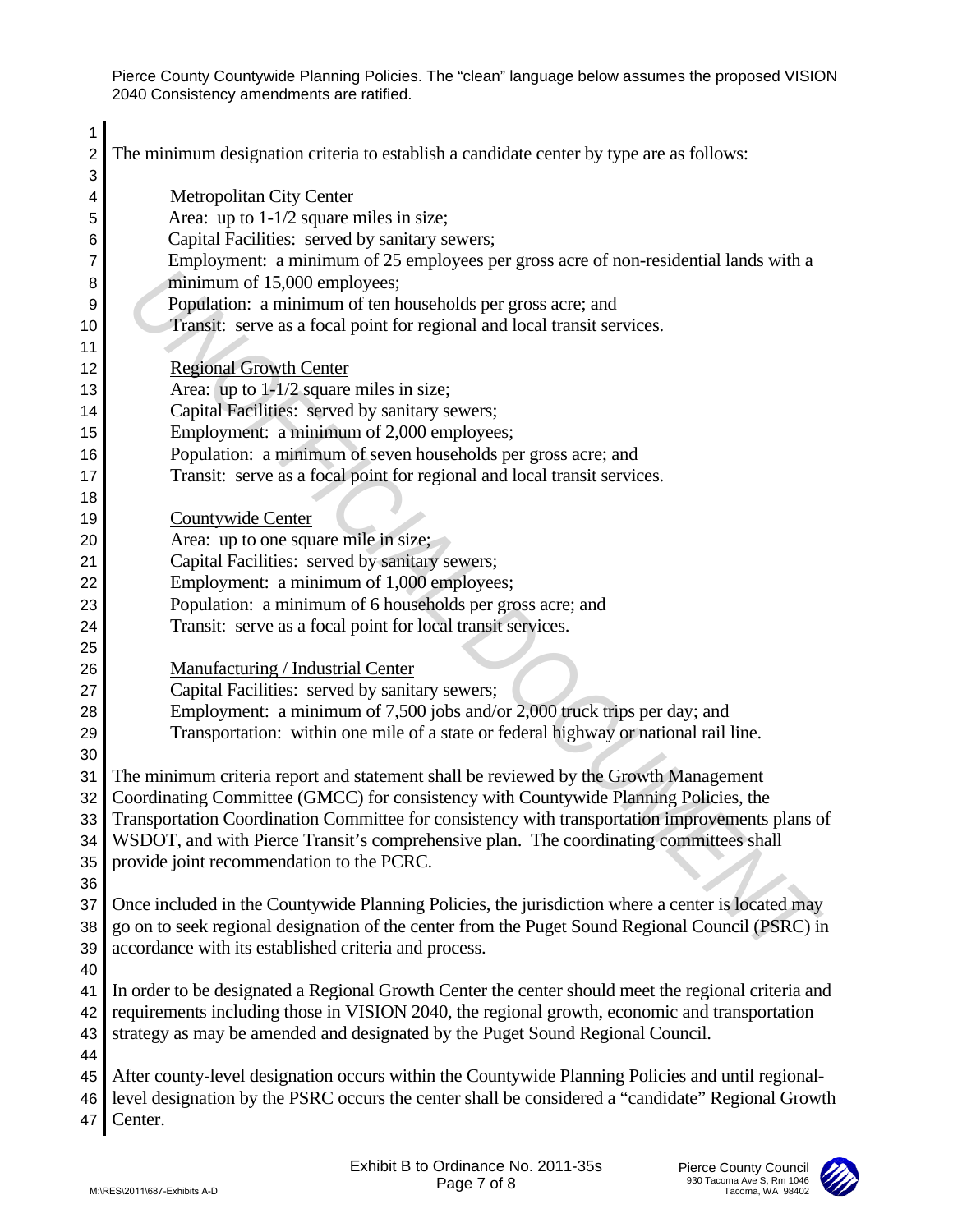2 Each jurisdiction which designates a Regional Growth Center shall establish 20-year household and 3 employment growth targets for that Center. The expected range of targets will reflect the diversity  $4 \parallel$  of the various centers and allow communities to effectively plan for needed services. The target

1

5 ranges not only set a policy for the level of growth envisioned for each center, but also for the 6 timing and funding of infrastructure improvements. Reaching the target ranges will require careful 7 planning of public investment and providing incentives for private investments. 8 9 Condidate regional centers have been included into the Countywide Planning Policies. (1) of 10 the candidate centers is a Regional Growth Center and  $(\_)$  candidate centers are 11 | Manufacturing/Industrial Centers. 12 13 Candidate Regional Centers 14 Sumner-Pacific – Candidate Industrial/Manufacturing Center 15 16 *(Note there are three separate interlocal agreements that propose the designation of candidate*  17 *regional centers. Once these proposals have been ratified, the appropriate language shall replace*  18 the blank spaces as depicted as " $($ ".)".) 19 20 The state of the blue.<br>
a state blue.<br>
a process of the blue.<br>
Exhibit B to Ordinance No. 2011-35s<br>
Page 8 of 8<br>
Page 8 of 8

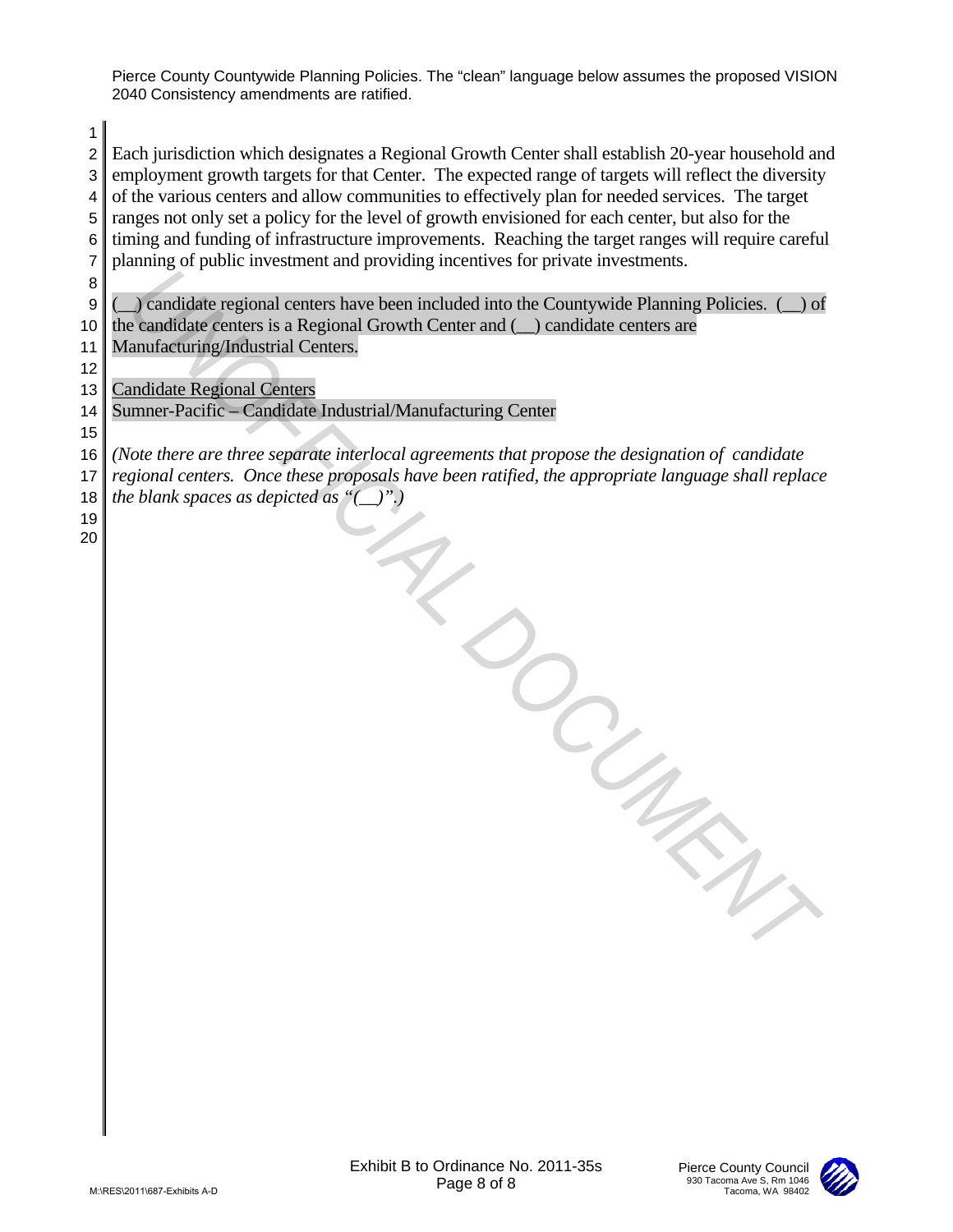| 1                                                        |                 |                                   |                                                                                                                                                                                                                                                                                                                                                                                       | Exhibit C to Ordinance No. 2011-35s                                                                                                                                                                                                                                                                                          |
|----------------------------------------------------------|-----------------|-----------------------------------|---------------------------------------------------------------------------------------------------------------------------------------------------------------------------------------------------------------------------------------------------------------------------------------------------------------------------------------------------------------------------------------|------------------------------------------------------------------------------------------------------------------------------------------------------------------------------------------------------------------------------------------------------------------------------------------------------------------------------|
| 2                                                        |                 |                                   |                                                                                                                                                                                                                                                                                                                                                                                       |                                                                                                                                                                                                                                                                                                                              |
| 3<br>4                                                   |                 |                                   | <b>INTERLOCAL AGREEMENT</b>                                                                                                                                                                                                                                                                                                                                                           |                                                                                                                                                                                                                                                                                                                              |
| 5                                                        |                 |                                   |                                                                                                                                                                                                                                                                                                                                                                                       |                                                                                                                                                                                                                                                                                                                              |
| 6<br>7                                                   |                 |                                   | <b>AMENDMENTS TO THE PIERCE COUNTY</b><br><b>COUNTYWIDE PLANNING POLICIES</b>                                                                                                                                                                                                                                                                                                         |                                                                                                                                                                                                                                                                                                                              |
| 8                                                        |                 |                                   |                                                                                                                                                                                                                                                                                                                                                                                       |                                                                                                                                                                                                                                                                                                                              |
| 9<br>10<br>11<br>12<br>13                                |                 |                                   | Pierce County. This agreement is made pursuant to the provisions of the Interlocal<br>the legislative body of each jurisdiction pursuant to formal action and evidenced by<br>execution of the signature page of this agreement.                                                                                                                                                      | This agreement is entered into by and among the cities and towns of Pierce County and<br>Cooperation Act of 1967, Chapter 39.34 RCW. This agreement has been authorized by                                                                                                                                                   |
| 14<br>15<br>16                                           |                 | <b>BACKGROUND:</b>                |                                                                                                                                                                                                                                                                                                                                                                                       |                                                                                                                                                                                                                                                                                                                              |
| 17<br>18<br>19<br>20<br>21<br>22<br>23<br>24<br>25<br>26 | Α.              | the Countywide Planning Policies. | The Pierce County Regional Council (PCRC) was created in 1992 by interlocal<br>the Puget Sound Regional Council, promoting intergovernmental cooperation,<br>Growth Management Act (Chapter 36.70A RCW) and the Regional<br>Transportation Planning Organization (Chapter 47.80 RCW), and developing a<br>consensus among jurisdictions regarding the development and modification of | agreement among the cities and towns of Pierce County and Pierce County. The<br>organization is charged with responsibilities, including: serving as a local link to<br>facilitating compliance with the coordination and consistency requirements of the                                                                    |
| 27<br>28<br>29<br>30<br>31<br>32<br>33<br>34             | В.              |                                   | adopted through amendment of the original interlocal agreement or by a new<br>ratification by 60 percent of the jurisdictions in Pierce County representing 75<br>Financial Management at the time of the proposed ratification.                                                                                                                                                      | The Pierce County Countywide Planning Policies provide for amendments to be<br>interlocal agreement. The Pierce County Countywide Planning Policies may be<br>amended upon the adoption of amendments by the Pierce County Council and<br>percent of the total Pierce County population as designated by the State Office of |
| 35<br>36<br>37<br>38<br>39                               | C.              | Policies.                         | County Regional Council for designation of a Candidate Regional<br>Industrial/Manufacturing Center in the Pierce County Countywide Planning                                                                                                                                                                                                                                           | The amendment is based on an application from the City of Tacoma to the Pierce                                                                                                                                                                                                                                               |
| 40<br>41<br>42                                           | D.              | amendment on March 17, 2011.      | The Pierce County Regional Council recommended adoption of the proposed                                                                                                                                                                                                                                                                                                               |                                                                                                                                                                                                                                                                                                                              |
| 43<br>44                                                 | <b>PURPOSE:</b> |                                   |                                                                                                                                                                                                                                                                                                                                                                                       |                                                                                                                                                                                                                                                                                                                              |
| 45<br>46<br>47                                           |                 |                                   | This agreement is entered into by the cities and towns of Pierce County and Pierce<br>County Countywide Planning Policies (Attachment).                                                                                                                                                                                                                                               | County for the purpose of ratifying and approving the attached amendment to the Pierce                                                                                                                                                                                                                                       |
|                                                          |                 | M:\RES\2011\687-Exhibits A-D      | Exhibit C to Ordinance No. 2011-35s<br>Page 1 of 8                                                                                                                                                                                                                                                                                                                                    | <b>Pierce County Council</b><br>930 Tacoma Ave S, Rm 1046<br>Tacoma, WA 98402                                                                                                                                                                                                                                                |

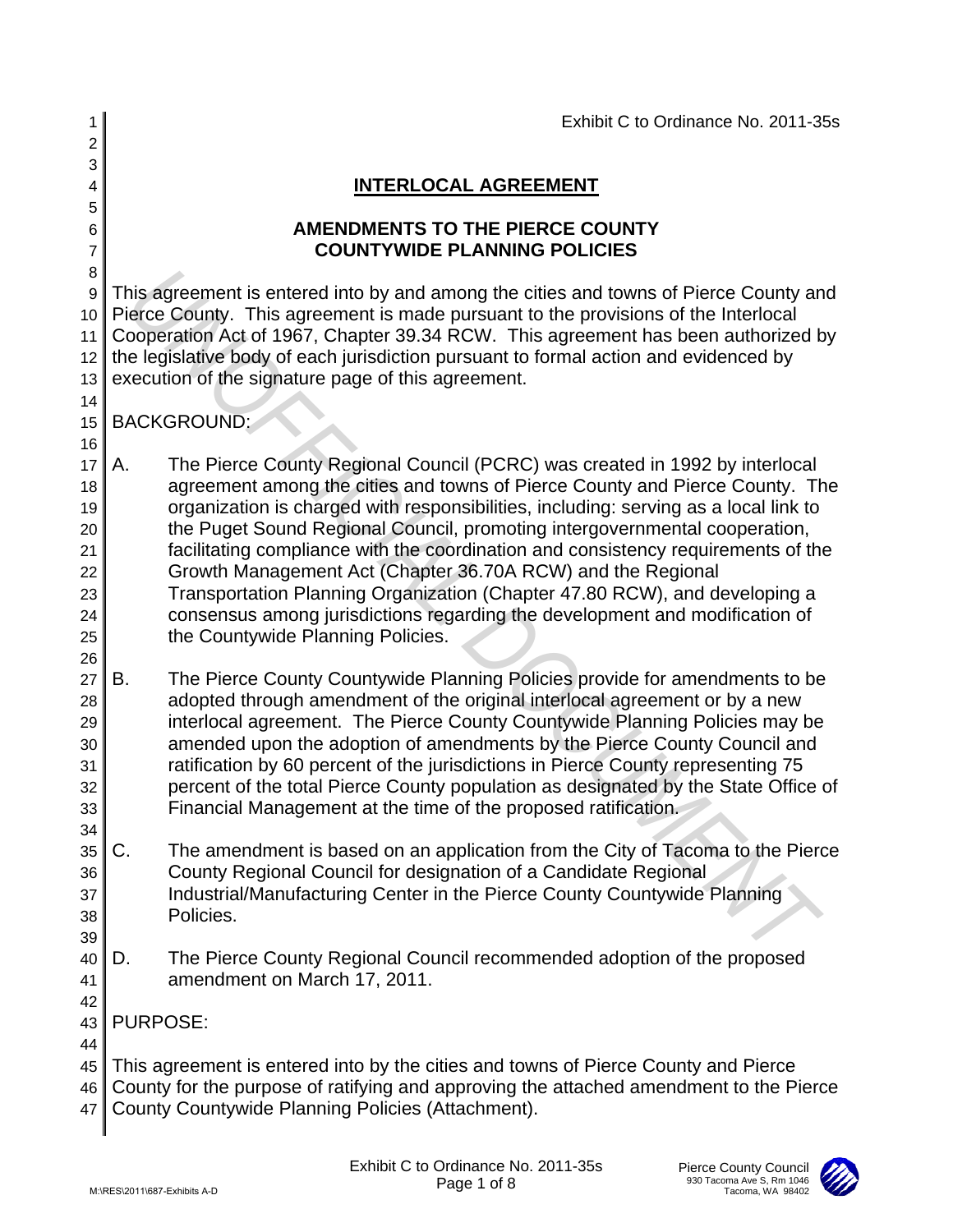| 1 <sup>1</sup><br>$\overline{c}$ | <b>DURATION:</b>                                                                                                                                                                                                                                                                                                                                                                                                                   |
|----------------------------------|------------------------------------------------------------------------------------------------------------------------------------------------------------------------------------------------------------------------------------------------------------------------------------------------------------------------------------------------------------------------------------------------------------------------------------|
| 3<br>4<br>5<br>6<br>7            | This agreement shall become effective upon execution by 60 percent of the jurisdictions<br>in Pierce County, representing 75 percent of the total Pierce County population as<br>designated by the State Office of Financial Management at the time of the proposed<br>ratification. This agreement will remain in effect until subsequently amended or<br>repealed as provided by the Pierce County Countywide Planning Policies. |
| 8<br>9                           | <b>SEVERABILITY:</b>                                                                                                                                                                                                                                                                                                                                                                                                               |
| 10<br>11<br>12                   | If any of the provisions of this agreement are held illegal, invalid or unenforceable, the<br>remaining provisions shall remain in full force and effect.                                                                                                                                                                                                                                                                          |
| 13<br>14                         | <b>FILING:</b>                                                                                                                                                                                                                                                                                                                                                                                                                     |
| 15<br>16<br>17                   | A copy of this agreement shall be filed with the Secretary of State, Washington<br>Department of Commerce, the Pierce County Auditor and each city and town clerk.                                                                                                                                                                                                                                                                 |
| 18<br>19<br>20<br>21             | IN WITNESS WHEREOF, this agreement has been executed by each member<br>jurisdiction as evidenced by the signature page affixed to this agreement.                                                                                                                                                                                                                                                                                  |
|                                  |                                                                                                                                                                                                                                                                                                                                                                                                                                    |
|                                  | Exhibit C to Ordinance No. 2011-35s<br><b>Pierce County Council</b><br>930 Tacoma Ave S, Rm 1046<br>Page 2 of 8<br>Tacoma, WA 98402<br>M:\RES\2011\687-Exhibits A-D                                                                                                                                                                                                                                                                |

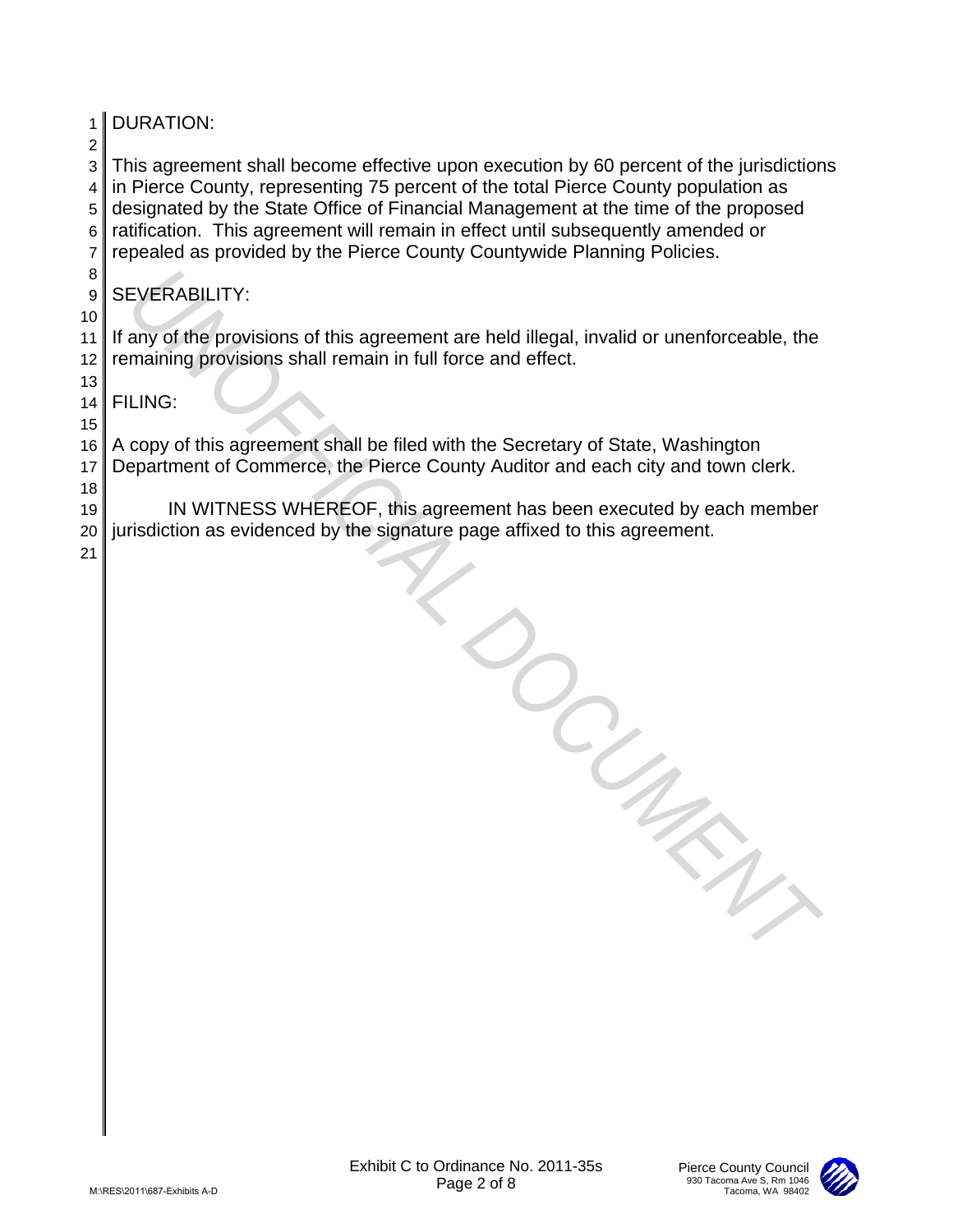| 2<br>3<br><b>INTERLOCAL AGREEMENT</b><br>4<br>5<br><b>AMENDMENTS TO THE PIERCE COUNTY</b><br>6<br><b>COUNTYWIDE PLANNING POLICIES</b><br>7<br>8<br>9<br><b>Signature Page</b><br>10<br>11<br>12<br>The legislative body of the undersigned jurisdiction has authorized execution of<br>13<br>the Interlocal Agreement, Amendments to the Pierce County Countywide Planning<br>14<br>Policies.<br>15<br>16<br>IN WITNESS WHEREOF<br>17<br>18<br>This agreement has been executed<br>19<br>20<br>(Name of City/Town/County<br>21<br>22<br>BY:<br>23<br>(Mayor/Executive)<br>24<br>25<br>DATE:<br>26<br>27<br>Approved:<br>28<br>29<br>30<br>31<br>32<br>Approved as to Form:<br>33 <sup>1</sup><br>34<br>BY:<br>35<br>(City Attorney/Prosecutor)<br>36<br>37<br>Approved:<br>38<br>39 | 1 |
|-------------------------------------------------------------------------------------------------------------------------------------------------------------------------------------------------------------------------------------------------------------------------------------------------------------------------------------------------------------------------------------------------------------------------------------------------------------------------------------------------------------------------------------------------------------------------------------------------------------------------------------------------------------------------------------------------------------------------------------------------------------------------------------|---|
|                                                                                                                                                                                                                                                                                                                                                                                                                                                                                                                                                                                                                                                                                                                                                                                     |   |
|                                                                                                                                                                                                                                                                                                                                                                                                                                                                                                                                                                                                                                                                                                                                                                                     |   |
|                                                                                                                                                                                                                                                                                                                                                                                                                                                                                                                                                                                                                                                                                                                                                                                     |   |
|                                                                                                                                                                                                                                                                                                                                                                                                                                                                                                                                                                                                                                                                                                                                                                                     |   |
|                                                                                                                                                                                                                                                                                                                                                                                                                                                                                                                                                                                                                                                                                                                                                                                     |   |
|                                                                                                                                                                                                                                                                                                                                                                                                                                                                                                                                                                                                                                                                                                                                                                                     |   |
|                                                                                                                                                                                                                                                                                                                                                                                                                                                                                                                                                                                                                                                                                                                                                                                     |   |
|                                                                                                                                                                                                                                                                                                                                                                                                                                                                                                                                                                                                                                                                                                                                                                                     |   |
|                                                                                                                                                                                                                                                                                                                                                                                                                                                                                                                                                                                                                                                                                                                                                                                     |   |
|                                                                                                                                                                                                                                                                                                                                                                                                                                                                                                                                                                                                                                                                                                                                                                                     |   |
|                                                                                                                                                                                                                                                                                                                                                                                                                                                                                                                                                                                                                                                                                                                                                                                     |   |
|                                                                                                                                                                                                                                                                                                                                                                                                                                                                                                                                                                                                                                                                                                                                                                                     |   |
|                                                                                                                                                                                                                                                                                                                                                                                                                                                                                                                                                                                                                                                                                                                                                                                     |   |
|                                                                                                                                                                                                                                                                                                                                                                                                                                                                                                                                                                                                                                                                                                                                                                                     |   |
|                                                                                                                                                                                                                                                                                                                                                                                                                                                                                                                                                                                                                                                                                                                                                                                     |   |
|                                                                                                                                                                                                                                                                                                                                                                                                                                                                                                                                                                                                                                                                                                                                                                                     |   |
|                                                                                                                                                                                                                                                                                                                                                                                                                                                                                                                                                                                                                                                                                                                                                                                     |   |
|                                                                                                                                                                                                                                                                                                                                                                                                                                                                                                                                                                                                                                                                                                                                                                                     |   |
|                                                                                                                                                                                                                                                                                                                                                                                                                                                                                                                                                                                                                                                                                                                                                                                     |   |
|                                                                                                                                                                                                                                                                                                                                                                                                                                                                                                                                                                                                                                                                                                                                                                                     |   |
|                                                                                                                                                                                                                                                                                                                                                                                                                                                                                                                                                                                                                                                                                                                                                                                     |   |
|                                                                                                                                                                                                                                                                                                                                                                                                                                                                                                                                                                                                                                                                                                                                                                                     |   |
|                                                                                                                                                                                                                                                                                                                                                                                                                                                                                                                                                                                                                                                                                                                                                                                     |   |
|                                                                                                                                                                                                                                                                                                                                                                                                                                                                                                                                                                                                                                                                                                                                                                                     |   |
|                                                                                                                                                                                                                                                                                                                                                                                                                                                                                                                                                                                                                                                                                                                                                                                     |   |
|                                                                                                                                                                                                                                                                                                                                                                                                                                                                                                                                                                                                                                                                                                                                                                                     |   |
|                                                                                                                                                                                                                                                                                                                                                                                                                                                                                                                                                                                                                                                                                                                                                                                     |   |
|                                                                                                                                                                                                                                                                                                                                                                                                                                                                                                                                                                                                                                                                                                                                                                                     |   |
| By:<br>40                                                                                                                                                                                                                                                                                                                                                                                                                                                                                                                                                                                                                                                                                                                                                                           |   |
| (Pierce County Executive)<br>41                                                                                                                                                                                                                                                                                                                                                                                                                                                                                                                                                                                                                                                                                                                                                     |   |
| 42                                                                                                                                                                                                                                                                                                                                                                                                                                                                                                                                                                                                                                                                                                                                                                                  |   |
| 43<br>44                                                                                                                                                                                                                                                                                                                                                                                                                                                                                                                                                                                                                                                                                                                                                                            |   |
| 45                                                                                                                                                                                                                                                                                                                                                                                                                                                                                                                                                                                                                                                                                                                                                                                  |   |
|                                                                                                                                                                                                                                                                                                                                                                                                                                                                                                                                                                                                                                                                                                                                                                                     |   |
|                                                                                                                                                                                                                                                                                                                                                                                                                                                                                                                                                                                                                                                                                                                                                                                     |   |
|                                                                                                                                                                                                                                                                                                                                                                                                                                                                                                                                                                                                                                                                                                                                                                                     |   |
| Exhibit C to Ordinance No. 2011-35s<br>Pierce County Council<br>930 Tacoma Ave S, Rm 1046<br>Page 3 of 8<br>M:\RES\2011\687-Exhibits A-D<br>Tacoma, WA 98402                                                                                                                                                                                                                                                                                                                                                                                                                                                                                                                                                                                                                        |   |

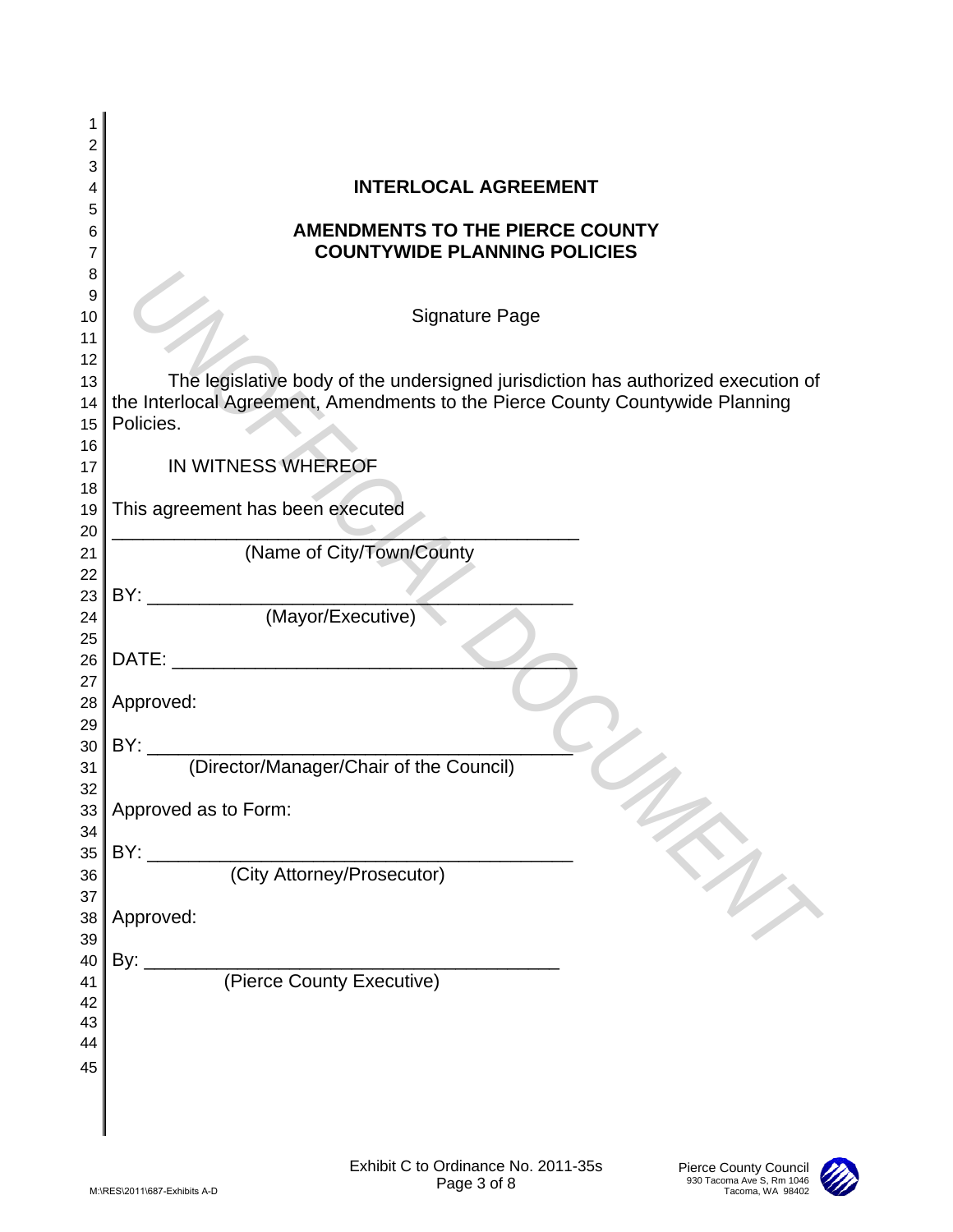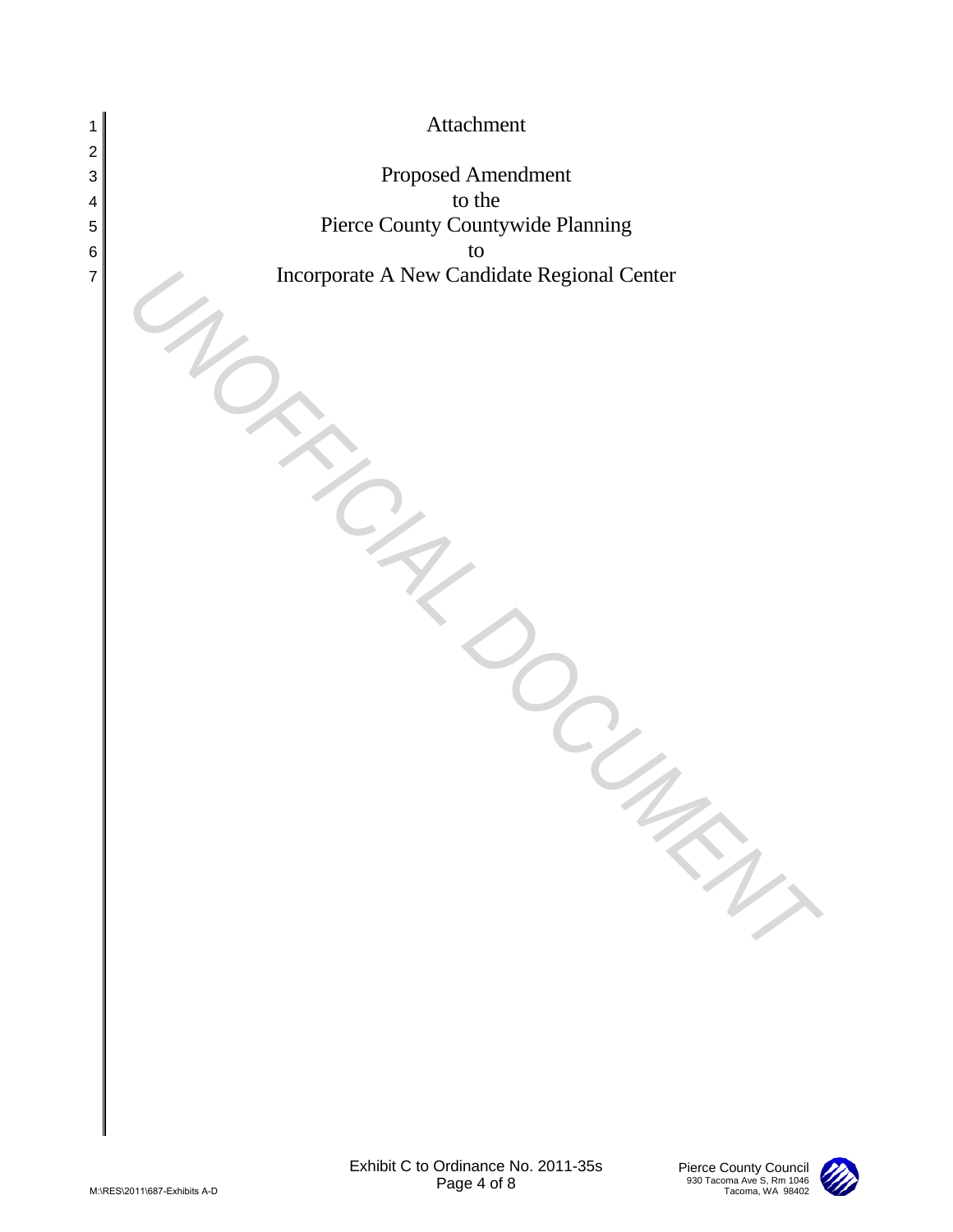1

## 2 **Centers** 3

4 Centers are to be areas of concentrated employment and/or housing within UGAs which serve as the 5 hubs of transit and transportation systems. Centers and connecting corridors are integral to creating 6 compact urban development that conserves resources and creates additional transportation, housing, 7 and shopping choices. Centers are an important part of the regional strategy (VISION 2040) for 8 urban growth and are required to be addressed in the Countywide Planning Policies. Centers will 9 become focal points for growth within the county's UGA and will be areas where public investment 10 is directed.

11

12 Centers are to: 13

- 14 be priority locations for accommodating growth;
- 15 strengthen existing development patterns;
- 16 promote housing opportunities close to employment;
- 17 support development of an extensive multimodal transportation system which reduces 18 dependency on automobiles;
- 19 reduce congestion and improve air quality; and
- 20 maximize the benefit of public investment in infrastructure and services.
- 21 22 VISION 2040, the adopted regional growth strategy, identifies several centers as an integral feature 23 for accommodating residential and employment growth. The strategy describes Regional Growth 24 Centers, and other centers that may be designated through countywide processes or locally. 25 Regional Growth Centers once regionally designated are located either in Metropolitan Cities, or in 26 Core Cities. VISION 2040 also identifies Manufacturing/Industrial Centers, which consist 27 primarily of manufacturing and industrial uses. Pierce County has five Regional Growth Centers 28 and two Manufacturing/Industrial Centers that have been adopted into the regional growth strategy. 29 Pierce County Regional Growth Centers are located in Tacoma, which is a Metropolitan City, and  $30$  in Lakewood and Puyallup, which are Core Cities. 31 R untern growth and are required to be addressed in the Comptysive Planning Policies. Centers with<br>
a) centers are too the comparison of the comparison of the comparison of the comparison of the diffused of a center state
- 32 Regional Growth Centers in the Metropolitan City 33 Tacoma Central Business District 34 Tacoma Mall 35
- 36 Regional Growth Centers in Core Cities
- 37 Lakewood

42

- 38 Puyallup Downtown
- 39 Puyallup South Hill 40
- 41 Currently there are no designated Countywide Centers.

43 Manufacturing/Industrial Centers are areas where employee- or land-intensive uses will be located. 44 These centers differ from Regional Growth Centers in that they consist of an extensive land base

45 and the exclusion of non-manufacturing or manufacturing-supportive uses is an essential feature of

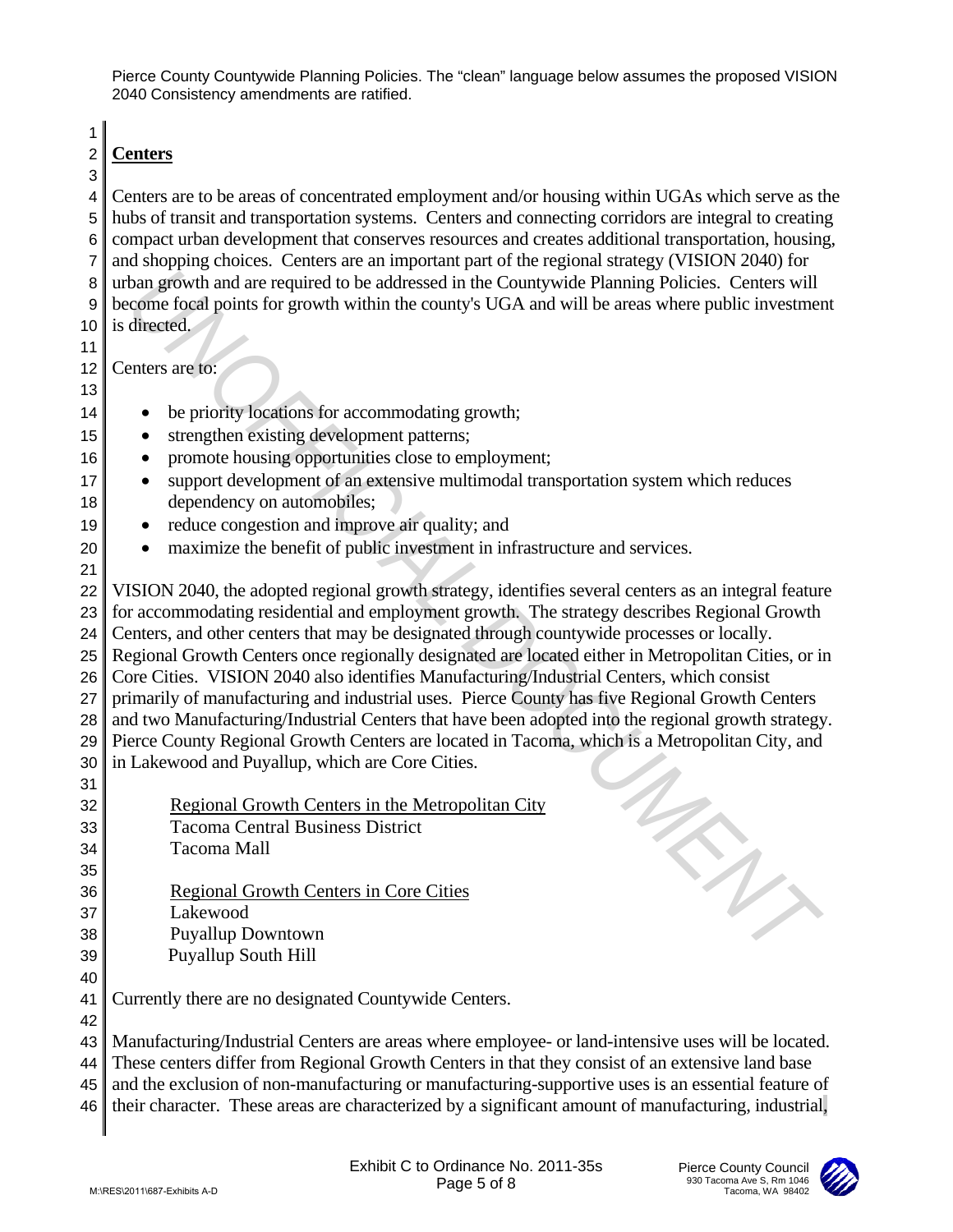and advanced technology employment uses. Large retail and non-related office uses are discouraged. Other than caretakers' residences, housing is prohibited within Manufacturing/Industrial Centers. However, these centers should be linked to high density housing areas by an efficient multimodal transportation system. The efficiency of rail and overland freight to markets is the critical element for manufacturers and industries located in these centers. The designated Manufacturing/Industrial Centers, within Pierce County are as follows: 9 Manufacturing/Industrial Centers Frederickson Port of Tacoma Within Pierce County, a limited number of additional centers may be designated through 14 amendment of the Countywide Planning Policies consistent with the process below. Designated centers may vary substantially in the number of households and jobs they contain today. The intent of the Countywide Planning Policies is that Regional Growth Centers become attractive places to live and work, while supporting efficient public services such as transit and being responsive to the local market for jobs and housing. The Countywide Planning Policies establish target levels for housing and employment needed to 22 achieve the benefit of a center. Some centers will reach these levels over the next twenty years, while for others the criteria set a path for growth over a longer term, providing capacity to accommodate growth beyond the twenty year horizon. **County-Level Centers Designation Process** The County and any municipality in the County that is planning to include a Metropolitan City 28 Center, Regional Growth Center, Countywide Center or Manufacturing / Industrial Center within its boundaries shall specifically define the area of such center within its comprehensive plan. The comprehensive plan shall include policies aimed at focusing growth within the center and along 31 corridors consistent with the applicable criteria contained within the Countywide Planning Policies. 32 The County or municipality shall adopt regulations that reinforce the center's designation. No more often than once every two years, the Pierce County Regional Council (PCRC) shall invite 35 jurisdictions with centers already adopted in their comprehensive plan that seek to be designated as 36 centers in the Countywide Planning Policies to submit a request for such designation. Said request 37 shall be processed in accordance with established procedures for amending the Countywide Planning Policies. Each jurisdiction seeking to have a center designated in the Countywide Planning Policies shall provide the PCRC with a report demonstrating that the proposed center meets the minimum criteria for designation together with a statement and map describing the center, its consistency with the applicable Countywide Planning Policies, and how adopted regulations will serve the center. Transit services shall be defined in the broadest sense and shall include local and regional bus 46 service, rail where appropriate, vanpool, carpool, and other transportation demand measures 47 designed to reduce vehicle trips. B<br>
Anathfacturine Industrial Centers<br>
Trusteric-Lyman Book and Similar and Similar and Similar and Similar and Similar and Similar and Similar and Similar and Similar and Similar and Similar and Similar and Similar and Si

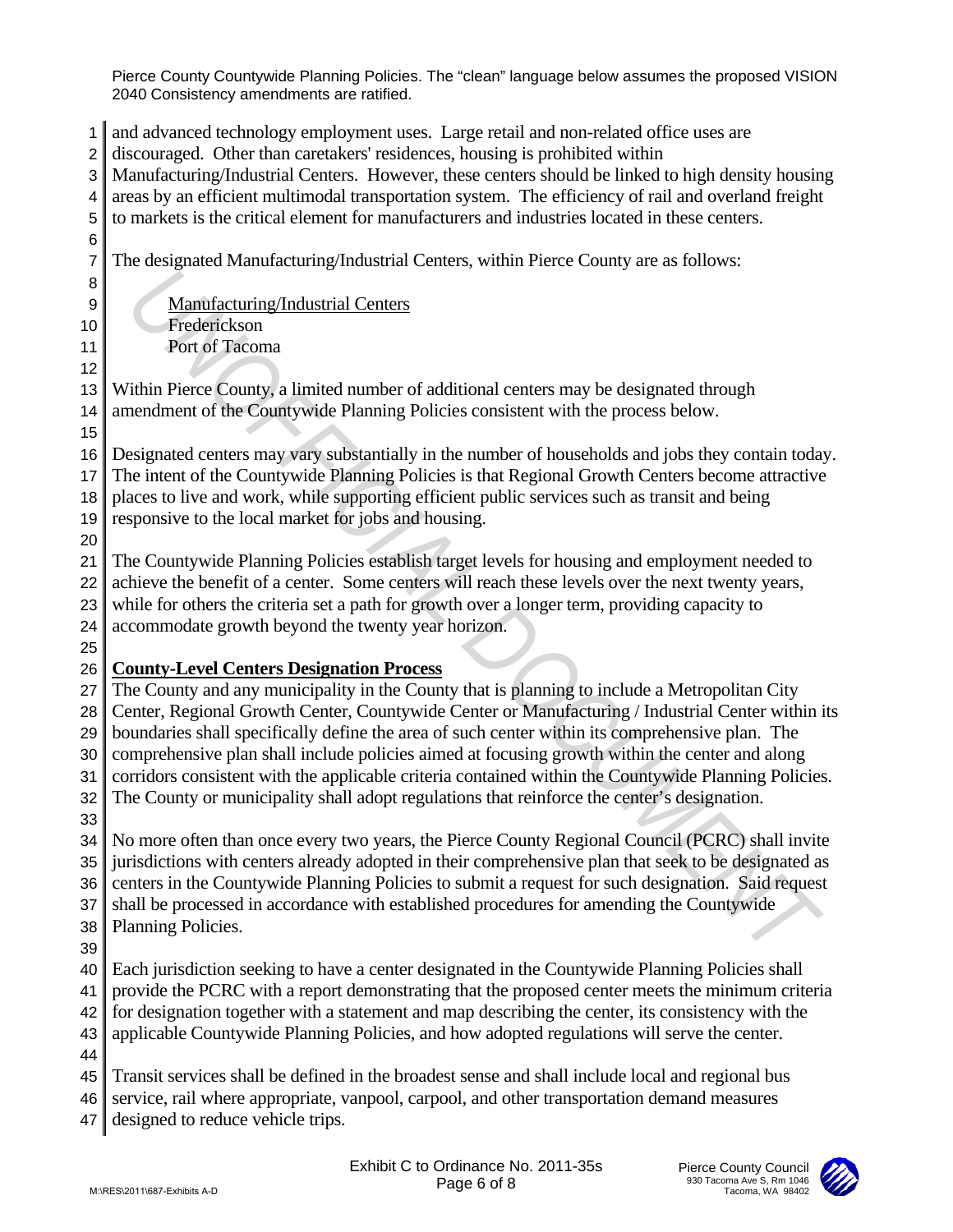| 1<br>2          | The minimum designation criteria to establish a candidate center by type are as follows:            |
|-----------------|-----------------------------------------------------------------------------------------------------|
| 3               | <b>Metropolitan City Center</b>                                                                     |
| 4               | Area: up to $1-1/2$ square miles in size;                                                           |
| 5               | Capital Facilities: served by sanitary sewers;                                                      |
| 6<br>7          | Employment: a minimum of 25 employees per gross acre of non-residential lands with a                |
|                 |                                                                                                     |
| 8               | minimum of 15,000 employees;<br>Population: a minimum of ten households per gross acre; and         |
| 9               |                                                                                                     |
| 10              | Transit: serve as a focal point for regional and local transit services.                            |
| 11<br>12        | <b>Regional Growth Center</b>                                                                       |
| 13              | Area: up to $1-1/2$ square miles in size;                                                           |
| 14              | Capital Facilities: served by sanitary sewers;                                                      |
| 15              | Employment: a minimum of 2,000 employees;                                                           |
| 16              | Population: a minimum of seven households per gross acre; and                                       |
| 17              | Transit: serve as a focal point for regional and local transit services.                            |
| 18              |                                                                                                     |
| 19              | Countywide Center                                                                                   |
| 20              | Area: up to one square mile in size;                                                                |
| 21              | Capital Facilities: served by sanitary sewers;                                                      |
| 22              | Employment: a minimum of 1,000 employees;                                                           |
| 23              | Population: a minimum of 6 households per gross acre; and                                           |
| 24              | Transit: serve as a focal point for local transit services.                                         |
| 25              |                                                                                                     |
| 26              | Manufacturing / Industrial Center                                                                   |
| 27              | Capital Facilities: served by sanitary sewers;                                                      |
| 28              | Employment: a minimum of 7,500 jobs and/or 2,000 truck trips per day; and                           |
| 29              | Transportation: within one mile of a state or federal highway or national rail line.                |
| 30              |                                                                                                     |
| 31              | The minimum criteria report and statement shall be reviewed by the Growth Management                |
| 32 <sub>1</sub> | Coordinating Committee (GMCC) for consistency with Countywide Planning Policies, the                |
|                 | 33 Transportation Coordination Committee for consistency with transportation improvements plans of  |
| 34              | WSDOT, and with Pierce Transit's comprehensive plan. The coordinating committees shall              |
| 35              | provide joint recommendation to the PCRC.                                                           |
| 36              |                                                                                                     |
| 37              | Once included in the Countywide Planning Policies, the jurisdiction where a center is located may   |
| 38              | go on to seek regional designation of the center from the Puget Sound Regional Council (PSRC) in    |
| 39              | accordance with its established criteria and process.                                               |
| 40              |                                                                                                     |
| 41              | In order to be designated a Regional Growth Center the center should meet the regional criteria and |
| 42              | requirements including those in VISION 2040, the regional growth, economic and transportation       |
| 43              | strategy as may be amended and designated by the Puget Sound Regional Council.                      |
| 44              |                                                                                                     |
| 45              | After county-level designation occurs within the Countywide Planning Policies and until regional-   |
| 46              | level designation by the PSRC occurs the center shall be considered a "candidate" Regional Growth   |
| 47              | Center.                                                                                             |
|                 |                                                                                                     |
|                 | Exhibit C to Ordinance No. 2011-35s<br>Pierce County Council                                        |
|                 | 930 Tacoma Ave S, Rm 1046<br>Page 7 of 8<br>M:\RES\2011\687-Exhibits A-D<br>Tacoma, WA 98402        |

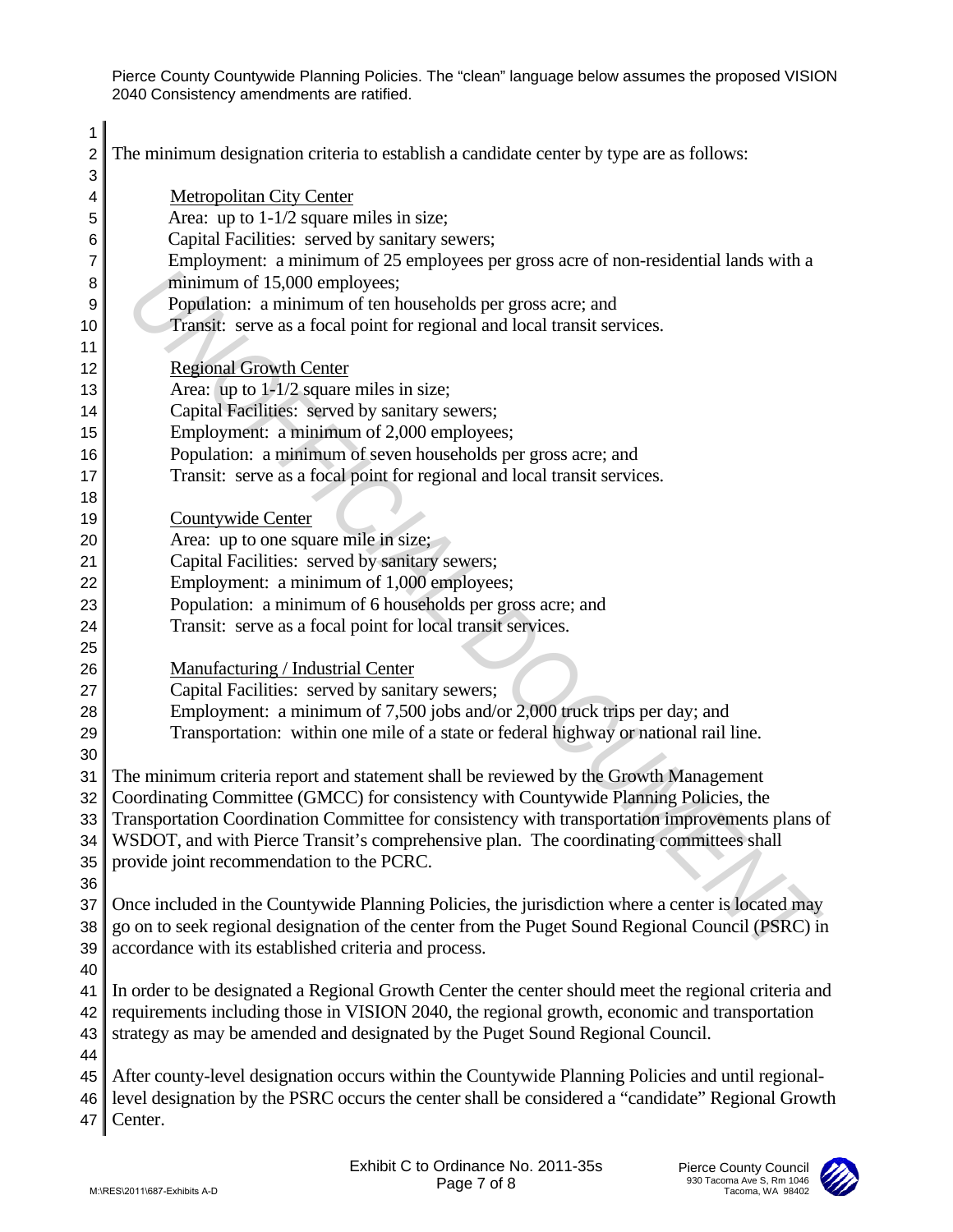2 Each jurisdiction which designates a Regional Growth Center shall establish 20-year household and 3 employment growth targets for that Center. The expected range of targets will reflect the diversity  $4 \parallel$  of the various centers and allow communities to effectively plan for needed services. The target

1

5 ranges not only set a policy for the level of growth envisioned for each center, but also for the 6 timing and funding of infrastructure improvements. Reaching the target ranges will require careful 7 planning of public investment and providing incentives for private investments. 8 9 Condidate regional centers have been included into the Countywide Planning Policies. (1) of 10 the candidate centers is a Regional Growth Center and  $(\_)$  candidate centers are 11 | Manufacturing/Industrial Centers. 12 13 Candidate Regional Centers 14 South Tacoma – Candidate Industrial/Manufacturing Center 15 16 *(Note there are three separate interlocal agreements that propose the designation of candidate*  17 *regional centers. Once these proposals have been ratified, the appropriate language shall replace*  18 the blank spaces as depicted as " $($ ".)".) 19 20 T<br>
a *Michian*.<br>
a *D*<br>
a *Universident*<br>
Exhibit C to Ordinance No. 2011-35s<br>
Exhibit C to Ordinance No. 2011-35s<br>
Page 8 of 8

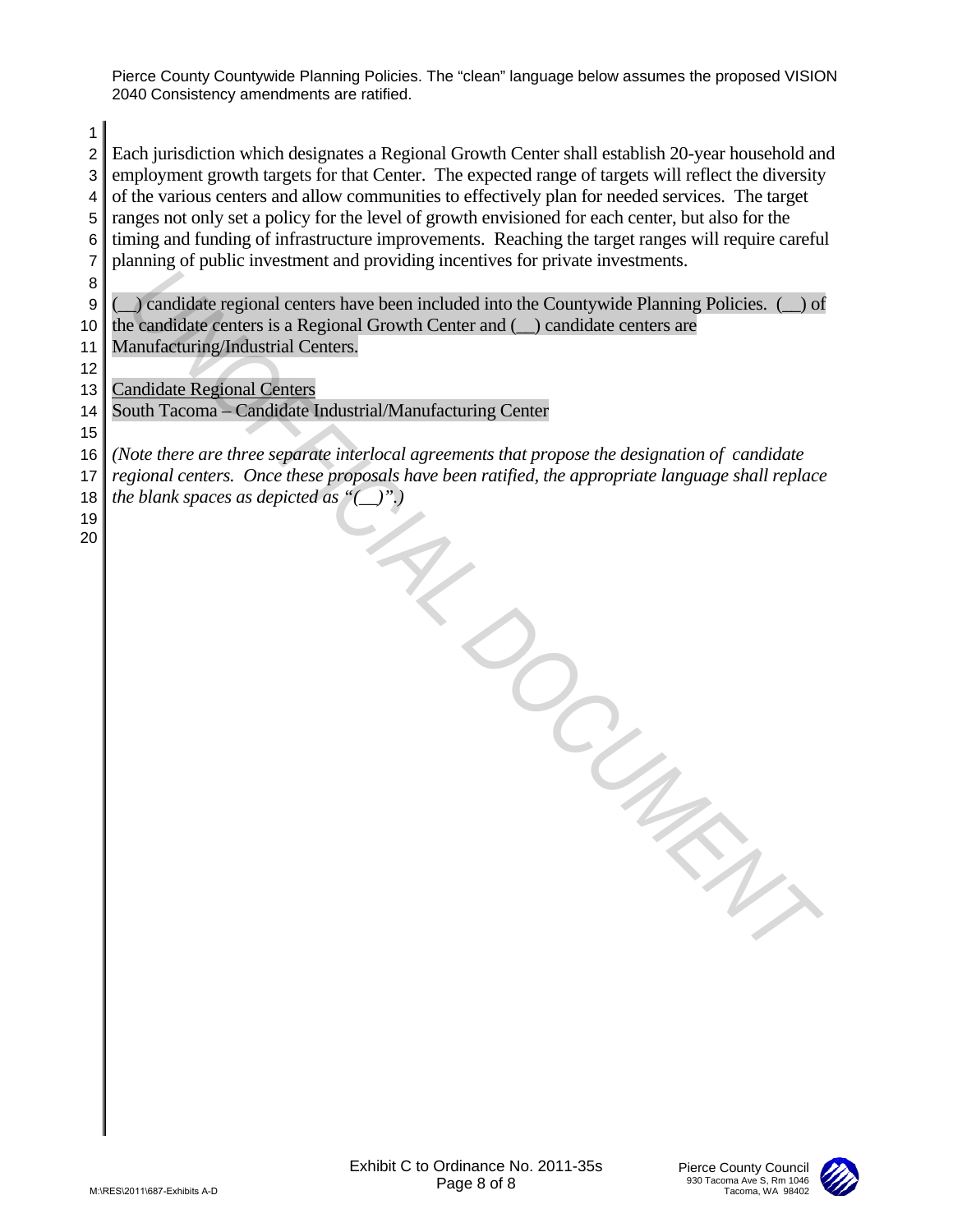| 1              |                 | Exhibit D to Ordinance No. 2011-35s                                                                                                                                  |
|----------------|-----------------|----------------------------------------------------------------------------------------------------------------------------------------------------------------------|
| $\overline{c}$ |                 |                                                                                                                                                                      |
| 3              |                 |                                                                                                                                                                      |
| 4              |                 | <b>INTERLOCAL AGREEMENT</b>                                                                                                                                          |
| 5              |                 |                                                                                                                                                                      |
| 6              |                 | <b>AMENDMENTS TO THE PIERCE COUNTY</b><br><b>COUNTYWIDE PLANNING POLICIES</b>                                                                                        |
| 7<br>8         |                 |                                                                                                                                                                      |
| 9              |                 | This agreement is entered into by and among the cities and towns of Pierce County and                                                                                |
| 10             |                 | Pierce County. This agreement is made pursuant to the provisions of the Interlocal                                                                                   |
| 11             |                 | Cooperation Act of 1967, Chapter 39.34 RCW. This agreement has been authorized by                                                                                    |
| 12             |                 | the legislative body of each jurisdiction pursuant to formal action and evidenced by                                                                                 |
| 13             |                 | execution of the signature page of this agreement.                                                                                                                   |
| 14             |                 |                                                                                                                                                                      |
| 15             |                 | <b>BACKGROUND:</b>                                                                                                                                                   |
| 16             |                 |                                                                                                                                                                      |
| 17             | Α.              | The Pierce County Regional Council (PCRC) was created in 1992 by interlocal                                                                                          |
| 18             |                 | agreement among the cities and towns of Pierce County and Pierce County. The<br>organization is charged with responsibilities, including: serving as a local link to |
| 19<br>20       |                 | the Puget Sound Regional Council, promoting intergovernmental cooperation,                                                                                           |
| 21             |                 | facilitating compliance with the coordination and consistency requirements of the                                                                                    |
| 22             |                 | Growth Management Act (Chapter 36.70A RCW) and the Regional                                                                                                          |
| 23             |                 | Transportation Planning Organization (Chapter 47.80 RCW), and developing a                                                                                           |
| 24             |                 | consensus among jurisdictions regarding the development and modification of                                                                                          |
| 25             |                 | the Countywide Planning Policies.                                                                                                                                    |
| 26             |                 |                                                                                                                                                                      |
| 27             | В.              | The Pierce County Countywide Planning Policies provide for amendments to be                                                                                          |
| 28             |                 | adopted through amendment of the original interlocal agreement or by a new                                                                                           |
| 29<br>30       |                 | interlocal agreement. The Pierce County Countywide Planning Policies may be<br>amended upon the adoption of amendments by the Pierce County Council and              |
| 31             |                 | ratification by 60 percent of the jurisdictions in Pierce County representing 75                                                                                     |
| 32             |                 | percent of the total Pierce County population as designated by the State Office of                                                                                   |
| 33             |                 | Financial Management at the time of the proposed ratification.                                                                                                       |
| 34             |                 |                                                                                                                                                                      |
| 35             | C.              | The amendment is based on an application from the City of University Place to                                                                                        |
| 36             |                 | the Pierce County Regional Council for designation of a Candidate Regional                                                                                           |
| 37             |                 | Growth Center in the Pierce County Countywide Planning Policies.                                                                                                     |
| 38             |                 |                                                                                                                                                                      |
| 39             | D.              | The Pierce County Regional Council recommended adoption of the proposed                                                                                              |
| 40             |                 | amendment on March 17, 2011.                                                                                                                                         |
| 41<br>42       | <b>PURPOSE:</b> |                                                                                                                                                                      |
| 43             |                 |                                                                                                                                                                      |
| 44             |                 | This agreement is entered into by the cities and towns of Pierce County and Pierce                                                                                   |
| 45             |                 | County for the purpose of ratifying and approving the attached amendment to the Pierce                                                                               |
| 46             |                 | County Countywide Planning Policies (Attachment).                                                                                                                    |
| 47             |                 |                                                                                                                                                                      |
| 48 l           |                 |                                                                                                                                                                      |
|                |                 | Exhibit D to Ordinance No. 2011-35s<br>Pierce County Council                                                                                                         |
|                |                 | 930 Tacoma Ave S, Rm 1046<br>Page 1 of 8<br>M:\RES\2011\687-Exhibits A-D<br>Tacoma, WA 98402                                                                         |

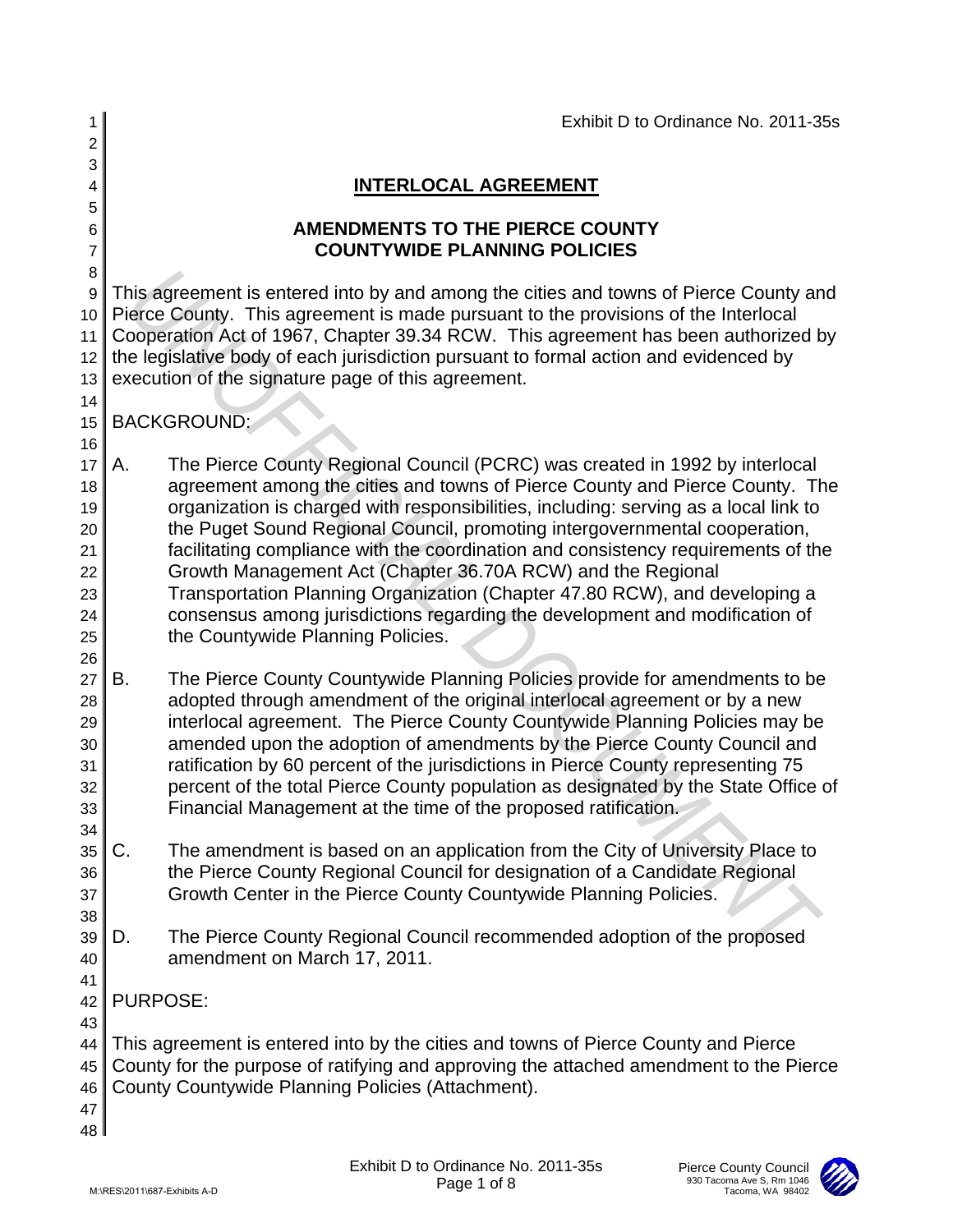| 1                                       | <b>DURATION:</b>                                                                                                                                                                                                                                                                                                                                                                                                                   |
|-----------------------------------------|------------------------------------------------------------------------------------------------------------------------------------------------------------------------------------------------------------------------------------------------------------------------------------------------------------------------------------------------------------------------------------------------------------------------------------|
| $\overline{c}$<br>3<br>4<br>5<br>6<br>7 | This agreement shall become effective upon execution by 60 percent of the jurisdictions<br>in Pierce County, representing 75 percent of the total Pierce County population as<br>designated by the State Office of Financial Management at the time of the proposed<br>ratification. This agreement will remain in effect until subsequently amended or<br>repealed as provided by the Pierce County Countywide Planning Policies. |
| 8<br>9                                  | <b>SEVERABILITY:</b>                                                                                                                                                                                                                                                                                                                                                                                                               |
| 10<br>11<br>12                          | If any of the provisions of this agreement are held illegal, invalid or unenforceable, the<br>remaining provisions shall remain in full force and effect.                                                                                                                                                                                                                                                                          |
| 13<br>14                                | <b>FILING:</b>                                                                                                                                                                                                                                                                                                                                                                                                                     |
| 15<br>16<br>17                          | A copy of this agreement shall be filed with the Secretary of State, Washington<br>Department of Commerce, the Pierce County Auditor and each city and town clerk.                                                                                                                                                                                                                                                                 |
| 18<br>19<br>20<br>21                    | IN WITNESS WHEREOF, this agreement has been executed by each member<br>jurisdiction as evidenced by the signature page affixed to this agreement.                                                                                                                                                                                                                                                                                  |
|                                         |                                                                                                                                                                                                                                                                                                                                                                                                                                    |
|                                         | Exhibit D to Ordinance No. 2011-35s<br>Pierce County Council<br>930 Tacoma Ave S, Rm 1046<br>Page 2 of 8<br>Tacoma, WA 98402<br>M:\RES\2011\687-Exhibits A-D                                                                                                                                                                                                                                                                       |

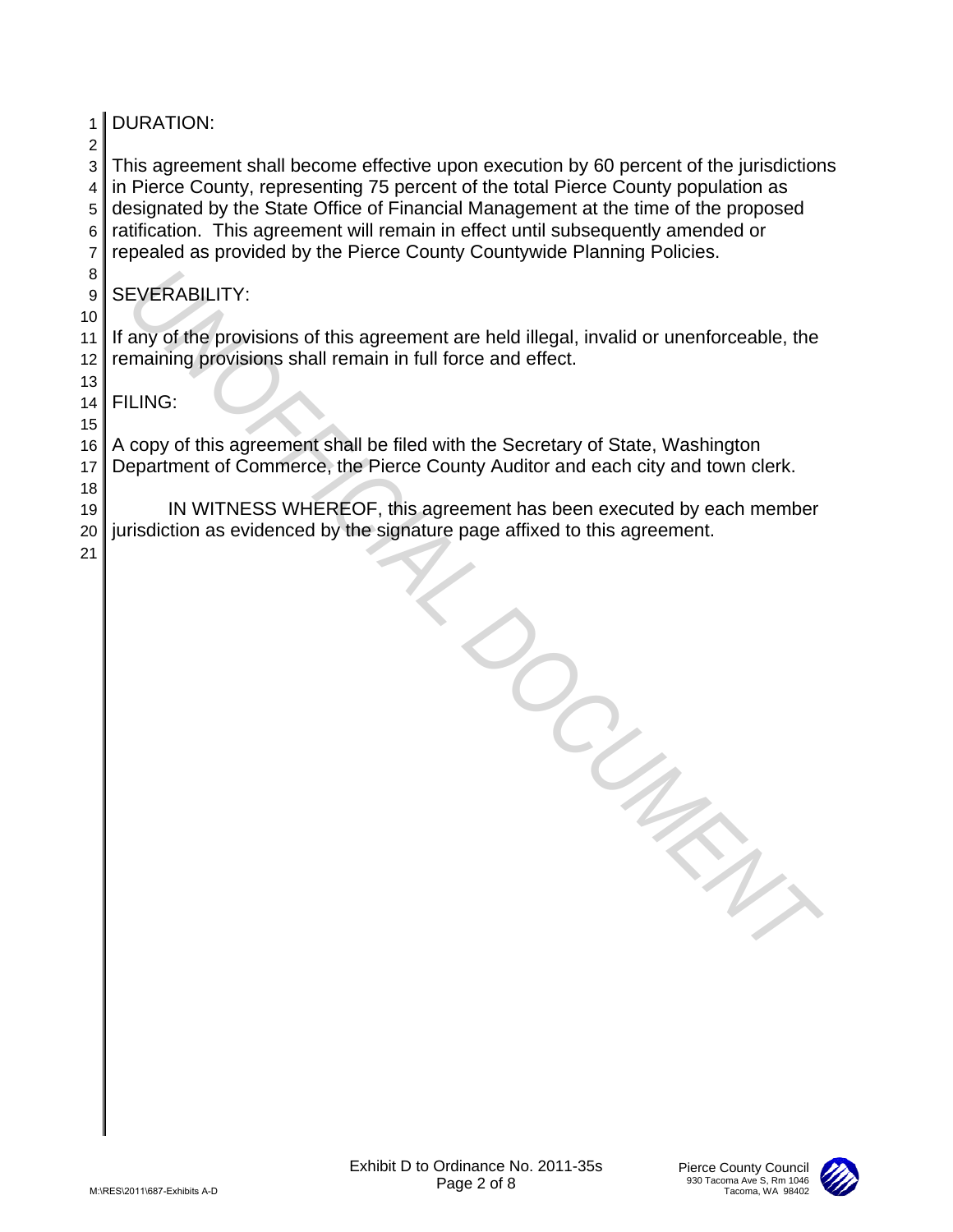| 1        |                                                                                           |
|----------|-------------------------------------------------------------------------------------------|
| 2<br>3   |                                                                                           |
| 4        | <b>INTERLOCAL AGREEMENT</b>                                                               |
| 5        |                                                                                           |
| 6<br>7   | <b>AMENDMENTS TO THE PIERCE COUNTY</b><br><b>COUNTYWIDE PLANNING POLICIES</b>             |
| 8        |                                                                                           |
| 9        |                                                                                           |
| 10       | <b>Signature Page</b>                                                                     |
| 11<br>12 |                                                                                           |
| 13       | The legislative body of the undersigned jurisdiction has authorized execution of          |
| 14       | the Interlocal Agreement, Amendments to the Pierce County Countywide Planning             |
| 15       | Policies.                                                                                 |
| 16       |                                                                                           |
| 17<br>18 | IN WITNESS WHEREOF                                                                        |
| 19       | This agreement has been executed                                                          |
| 20       |                                                                                           |
| 21       |                                                                                           |
| 22<br>23 | (Name of City/Town/County                                                                 |
| 24       |                                                                                           |
| 25       |                                                                                           |
| 26       |                                                                                           |
| 27       | DATE:                                                                                     |
| 28<br>29 | Approved:                                                                                 |
| 30       |                                                                                           |
| 31       | (Director/Manager/Chair of the Council)<br>BY:                                            |
| 32       |                                                                                           |
| 33<br>34 | Approved as to Form:                                                                      |
| 35       |                                                                                           |
| 36       | BY:                                                                                       |
| 37       | (City Attorney/Prosecutor)                                                                |
| 38       | EN 1                                                                                      |
| 39<br>40 | Approved:                                                                                 |
| 41       | By:                                                                                       |
| 42       | (Pierce County Executive)                                                                 |
| 43       |                                                                                           |
| 44<br>45 |                                                                                           |
| 46       |                                                                                           |
|          |                                                                                           |
|          |                                                                                           |
|          | Exhibit D to Ordinance No. 2011-35s<br>Pierce County Council<br>930 Tacoma Ave S, Rm 1046 |
|          | Page 3 of 8<br>M:\RES\2011\687-Exhibits A-D<br>Tacoma, WA 98402                           |

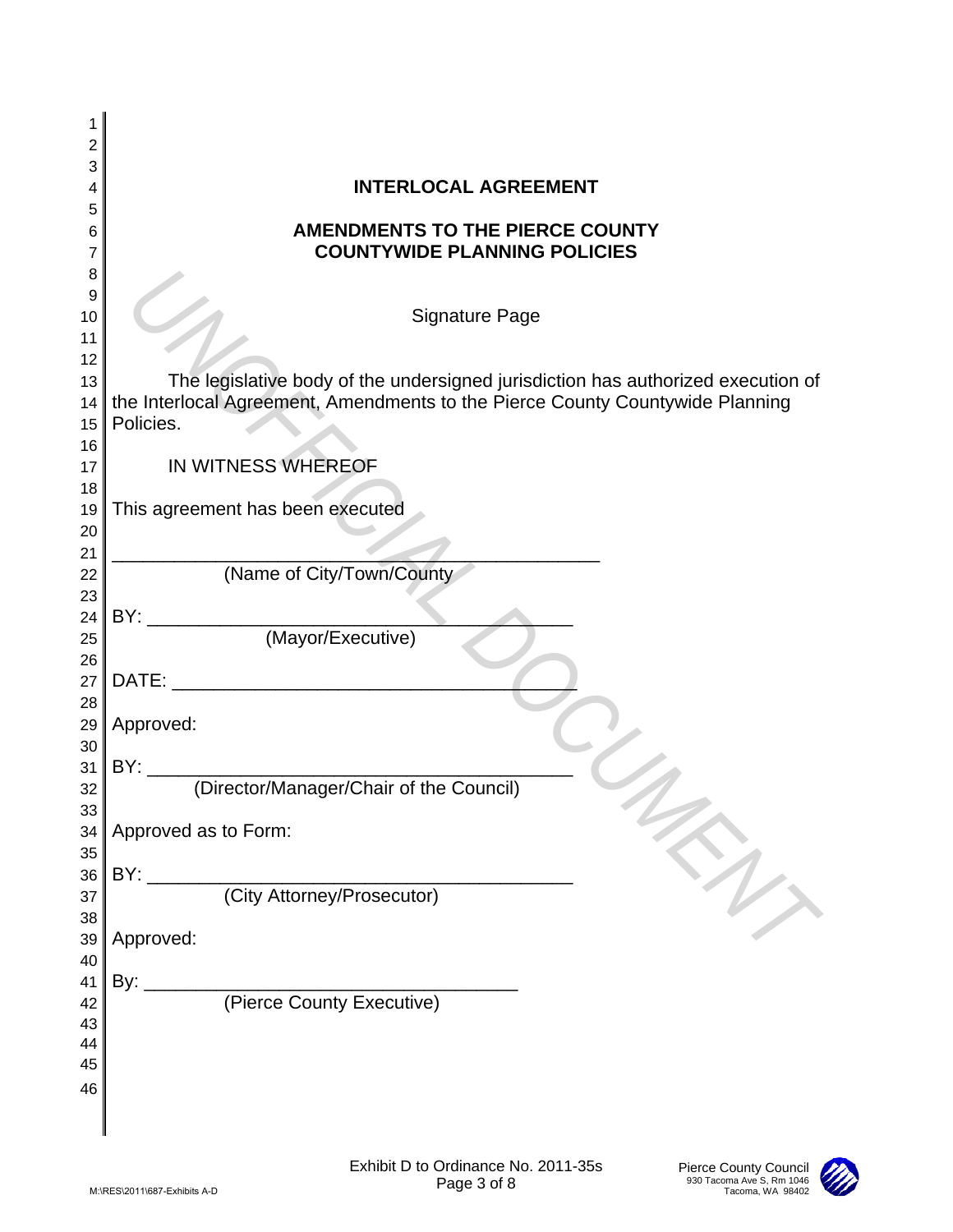

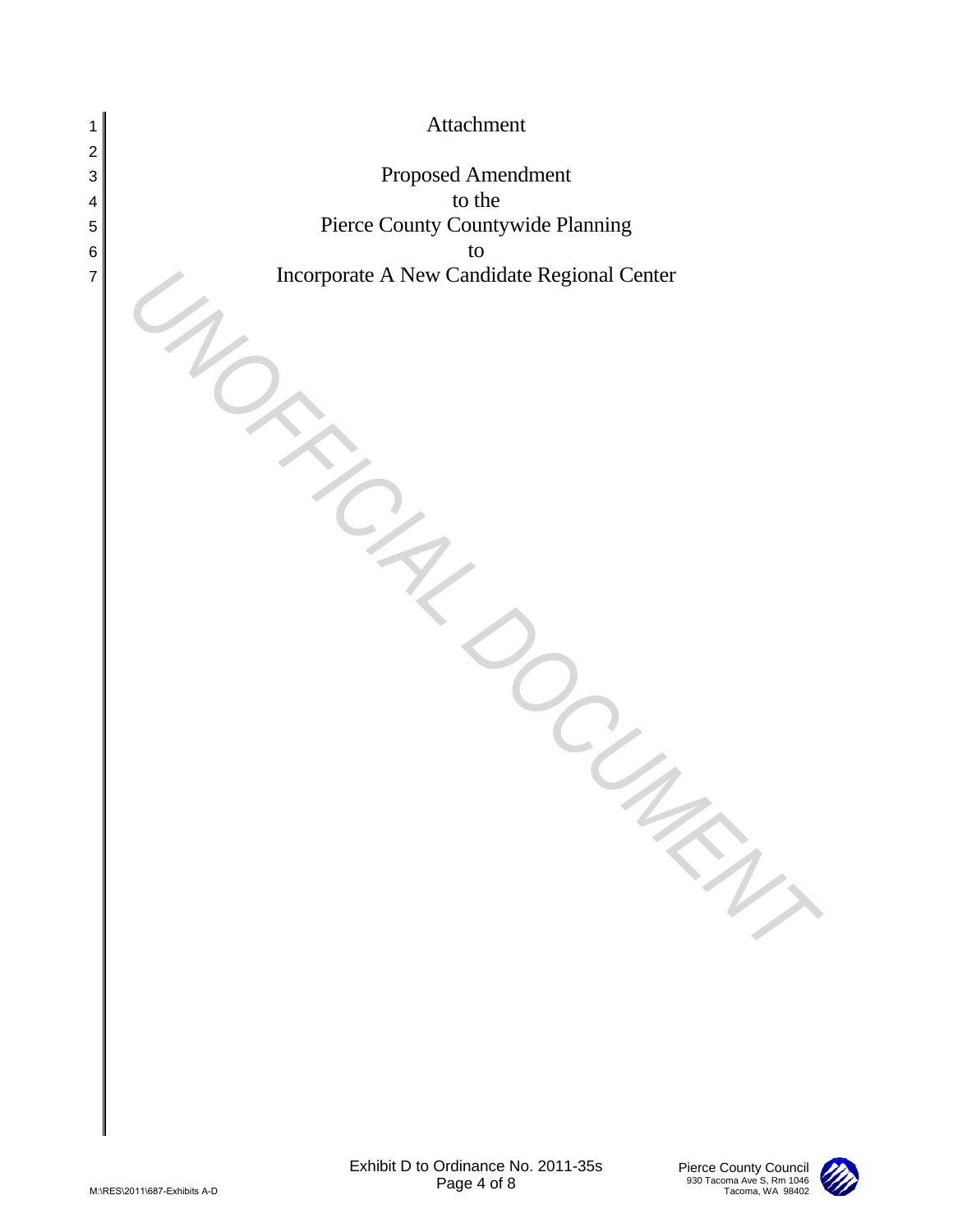1

## 2 **Centers** 3

4 Centers are to be areas of concentrated employment and/or housing within UGAs which serve as the 5 hubs of transit and transportation systems. Centers and connecting corridors are integral to creating 6 compact urban development that conserves resources and creates additional transportation, housing, 7 and shopping choices. Centers are an important part of the regional strategy (VISION 2040) for 8 urban growth and are required to be addressed in the Countywide Planning Policies. Centers will 9 become focal points for growth within the county's UGA and will be areas where public investment 10 is directed.

11

12 Centers are to: 13

- 14 be priority locations for accommodating growth;
- 15 strengthen existing development patterns;
- 16 promote housing opportunities close to employment;
- 17 support development of an extensive multimodal transportation system which reduces 18 dependency on automobiles;
- 19 reduce congestion and improve air quality; and
- 20 maximize the benefit of public investment in infrastructure and services.
- 21 22 VISION 2040, the adopted regional growth strategy, identifies several centers as an integral feature 23 for accommodating residential and employment growth. The strategy describes Regional Growth 24 Centers, and other centers that may be designated through countywide processes or locally. 25 Regional Growth Centers once regionally designated are located either in Metropolitan Cities, or in 26 Core Cities. VISION 2040 also identifies Manufacturing/Industrial Centers, which consist 27 primarily of manufacturing and industrial uses. Pierce County has five Regional Growth Centers 28 and two Manufacturing/Industrial Centers that have been adopted into the regional growth strategy. 29 Pierce County Regional Growth Centers are located in Tacoma, which is a Metropolitan City, and  $30$  in Lakewood and Puyallup, which are Core Cities. 31 R untern growth and are required to be addressed in the Comptysive Planning Policies. Centers with<br>
a) become focal points for growth within the county's UGA and will be areas where public investment<br>
1) is dimensional poi
- 32 Regional Growth Centers in the Metropolitan City 33 Tacoma Central Business District 34 Tacoma Mall 35
- 36 Regional Growth Centers in Core Cities
- 37 Lakewood

42

- 38 Puyallup Downtown
- 39 Puyallup South Hill 40
- 41 Currently there are no designated Countywide Centers.

43 Manufacturing/Industrial Centers are areas where employee- or land-intensive uses will be located. 44 These centers differ from Regional Growth Centers in that they consist of an extensive land base

45 and the exclusion of non-manufacturing or manufacturing-supportive uses is an essential feature of

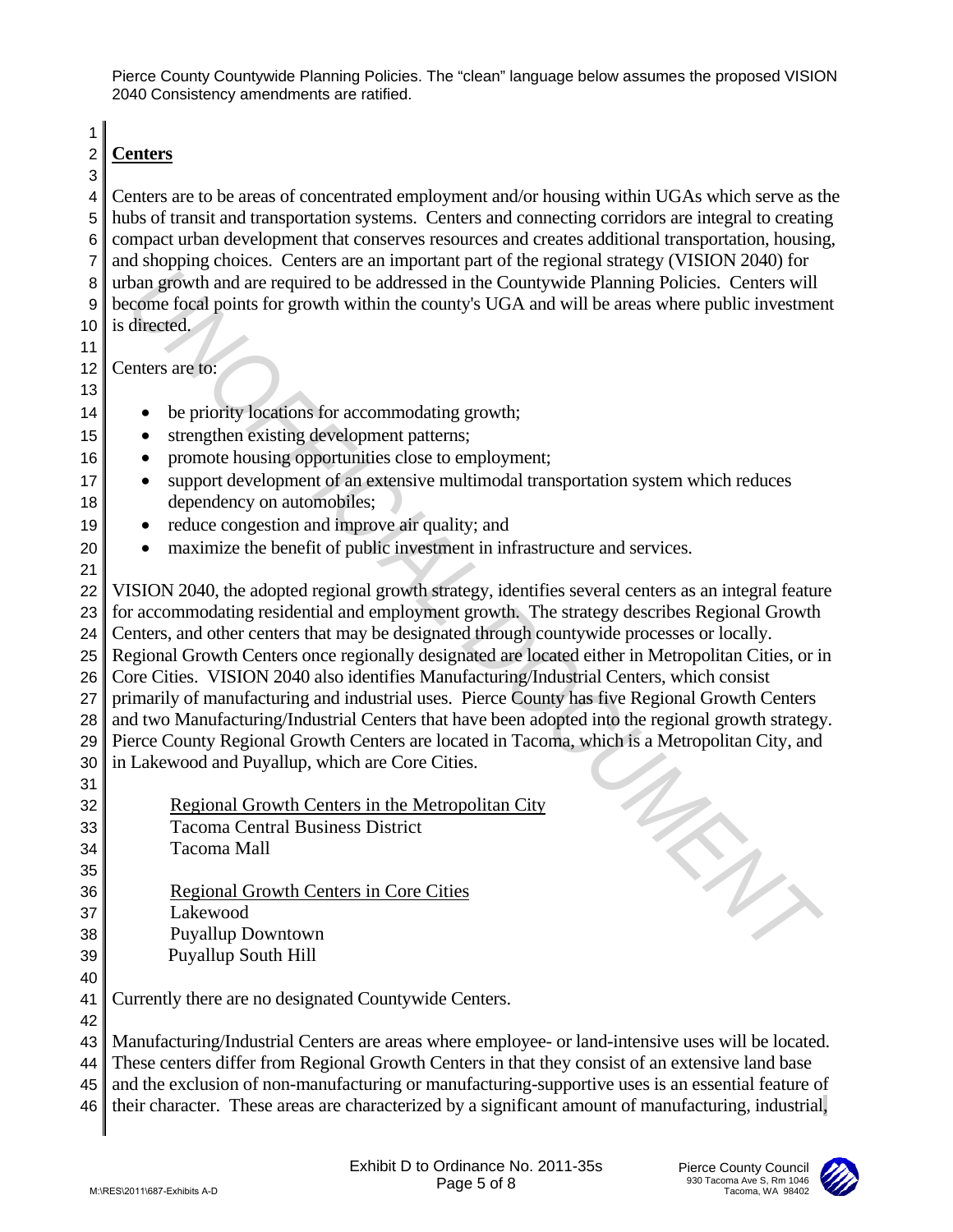and advanced technology employment uses. Large retail and non-related office uses are discouraged. Other than caretakers' residences, housing is prohibited within Manufacturing/Industrial Centers. However, these centers should be linked to high density housing areas by an efficient multimodal transportation system. The efficiency of rail and overland freight to markets is the critical element for manufacturers and industries located in these centers. The designated Manufacturing/Industrial Centers, within Pierce County are as follows: 9 Manufacturing/Industrial Centers Frederickson Port of Tacoma Within Pierce County, a limited number of additional centers may be designated through 14 amendment of the Countywide Planning Policies consistent with the process below. Designated centers may vary substantially in the number of households and jobs they contain today. The intent of the Countywide Planning Policies is that Regional Growth Centers become attractive places to live and work, while supporting efficient public services such as transit and being responsive to the local market for jobs and housing. The Countywide Planning Policies establish target levels for housing and employment needed to 22 achieve the benefit of a center. Some centers will reach these levels over the next twenty years, while for others the criteria set a path for growth over a longer term, providing capacity to accommodate growth beyond the twenty year horizon. **County-Level Centers Designation Process** The County and any municipality in the County that is planning to include a Metropolitan City 28 Center, Regional Growth Center, Countywide Center or Manufacturing / Industrial Center within its boundaries shall specifically define the area of such center within its comprehensive plan. The comprehensive plan shall include policies aimed at focusing growth within the center and along 31 corridors consistent with the applicable criteria contained within the Countywide Planning Policies. 32 The County or municipality shall adopt regulations that reinforce the center's designation. No more often than once every two years, the Pierce County Regional Council (PCRC) shall invite 35 jurisdictions with centers already adopted in their comprehensive plan that seek to be designated as 36 centers in the Countywide Planning Policies to submit a request for such designation. Said request 37 shall be processed in accordance with established procedures for amending the Countywide Planning Policies. Each jurisdiction seeking to have a center designated in the Countywide Planning Policies shall provide the PCRC with a report demonstrating that the proposed center meets the minimum criteria for designation together with a statement and map describing the center, its consistency with the applicable Countywide Planning Policies, and how adopted regulations will serve the center. Transit services shall be defined in the broadest sense and shall include local and regional bus 46 service, rail where appropriate, vanpool, carpool, and other transportation demand measures 47 designed to reduce vehicle trips. B<br>
Anathfacturine Industrial Centers<br>
Trusteric-Lyman Book and Similar and Similar and Similar and Similar and Similar and Similar and Similar and Similar and Similar and Similar and Similar and Similar and Similar and Si

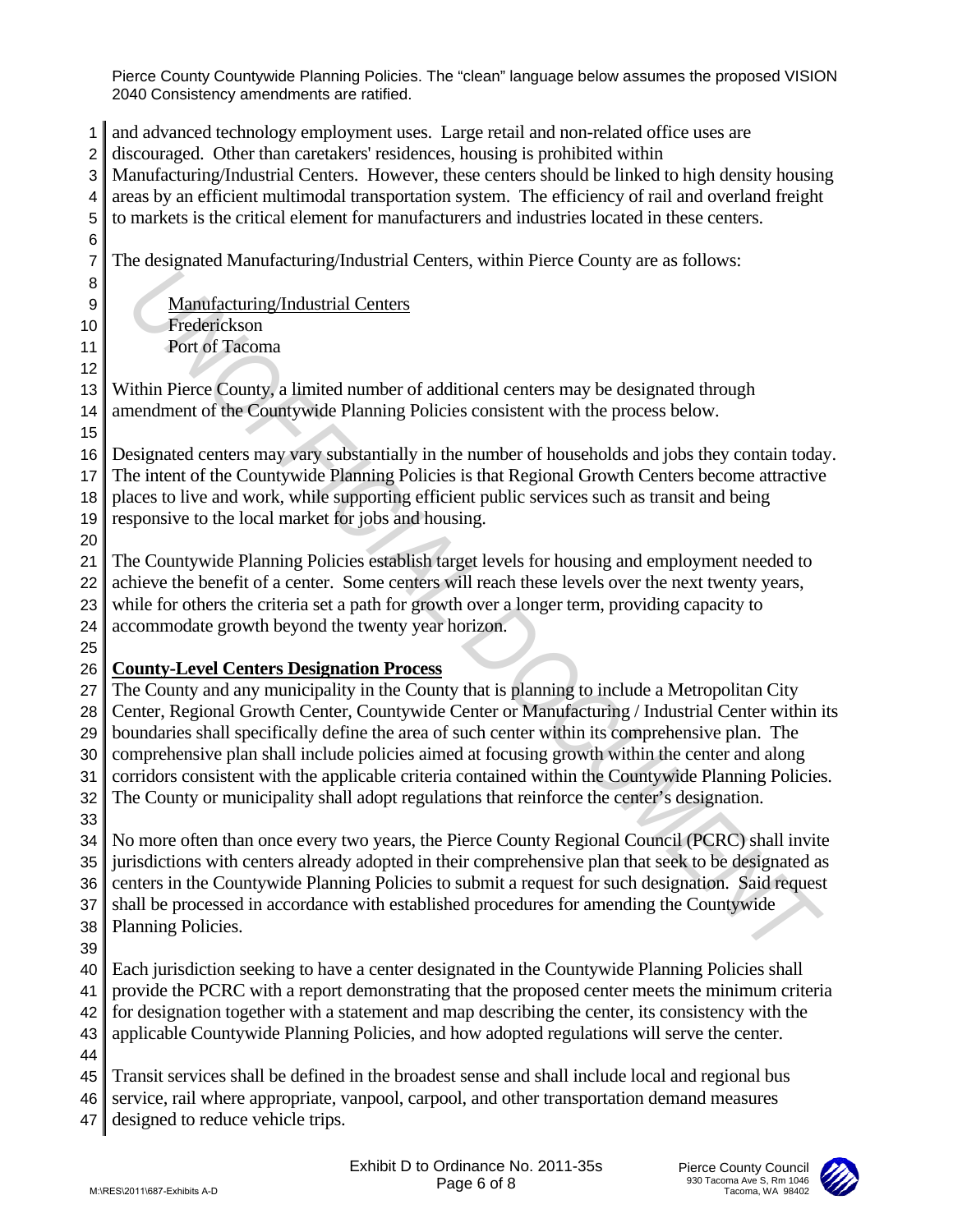| 1<br>2                | The minimum designation criteria to establish a candidate center by type are as follows:                                                                                     |  |
|-----------------------|------------------------------------------------------------------------------------------------------------------------------------------------------------------------------|--|
| 3                     |                                                                                                                                                                              |  |
| 4                     | <b>Metropolitan City Center</b><br>Area: up to $1-1/2$ square miles in size;                                                                                                 |  |
| 5                     | Capital Facilities: served by sanitary sewers;                                                                                                                               |  |
| 6<br>7                | Employment: a minimum of 25 employees per gross acre of non-residential lands with a                                                                                         |  |
| 8                     | minimum of 15,000 employees;                                                                                                                                                 |  |
| 9                     | Population: a minimum of ten households per gross acre; and                                                                                                                  |  |
| 10                    | Transit: serve as a focal point for regional and local transit services.                                                                                                     |  |
| 11                    |                                                                                                                                                                              |  |
| 12                    | <b>Regional Growth Center</b>                                                                                                                                                |  |
| 13                    | Area: up to $1-1/2$ square miles in size;                                                                                                                                    |  |
| 14                    | Capital Facilities: served by sanitary sewers;                                                                                                                               |  |
| 15                    | Employment: a minimum of 2,000 employees;                                                                                                                                    |  |
| 16                    | Population: a minimum of seven households per gross acre; and                                                                                                                |  |
| 17                    | Transit: serve as a focal point for regional and local transit services.                                                                                                     |  |
| 18                    |                                                                                                                                                                              |  |
| 19                    | Countywide Center                                                                                                                                                            |  |
| 20                    | Area: up to one square mile in size;                                                                                                                                         |  |
| 21                    | Capital Facilities: served by sanitary sewers;                                                                                                                               |  |
| 22                    | Employment: a minimum of 1,000 employees;                                                                                                                                    |  |
| 23                    | Population: a minimum of 6 households per gross acre; and                                                                                                                    |  |
| 24                    | Transit: serve as a focal point for local transit services.                                                                                                                  |  |
| 25                    |                                                                                                                                                                              |  |
| 26                    | Manufacturing / Industrial Center                                                                                                                                            |  |
| 27                    | Capital Facilities: served by sanitary sewers;                                                                                                                               |  |
| 28                    | Employment: a minimum of 7,500 jobs and/or 2,000 truck trips per day; and                                                                                                    |  |
| 29                    | Transportation: within one mile of a state or federal highway or national rail line.                                                                                         |  |
| 30                    |                                                                                                                                                                              |  |
| 31<br>32 <sub>1</sub> | The minimum criteria report and statement shall be reviewed by the Growth Management<br>Coordinating Committee (GMCC) for consistency with Countywide Planning Policies, the |  |
|                       | 33 Transportation Coordination Committee for consistency with transportation improvements plans of                                                                           |  |
| 34                    | WSDOT, and with Pierce Transit's comprehensive plan. The coordinating committees shall                                                                                       |  |
| 35                    | provide joint recommendation to the PCRC.                                                                                                                                    |  |
| 36                    |                                                                                                                                                                              |  |
| 37                    | Once included in the Countywide Planning Policies, the jurisdiction where a center is located may                                                                            |  |
| 38                    | go on to seek regional designation of the center from the Puget Sound Regional Council (PSRC) in                                                                             |  |
| 39                    | accordance with its established criteria and process.                                                                                                                        |  |
| 40                    |                                                                                                                                                                              |  |
| 41                    | In order to be designated a Regional Growth Center the center should meet the regional criteria and                                                                          |  |
| 42                    | requirements including those in VISION 2040, the regional growth, economic and transportation                                                                                |  |
| 43                    | strategy as may be amended and designated by the Puget Sound Regional Council.                                                                                               |  |
| 44                    |                                                                                                                                                                              |  |
| 45                    | After county-level designation occurs within the Countywide Planning Policies and until regional-                                                                            |  |
| 46                    | level designation by the PSRC occurs the center shall be considered a "candidate" Regional Growth                                                                            |  |
| 47                    | Center.                                                                                                                                                                      |  |
|                       |                                                                                                                                                                              |  |
|                       | Exhibit D to Ordinance No. 2011-35s<br>Pierce County Council<br>930 Tacoma Ave S, Rm 1046                                                                                    |  |
|                       | Page 7 of 8<br>M:\RES\2011\687-Exhibits A-D<br>Tacoma, WA 98402                                                                                                              |  |